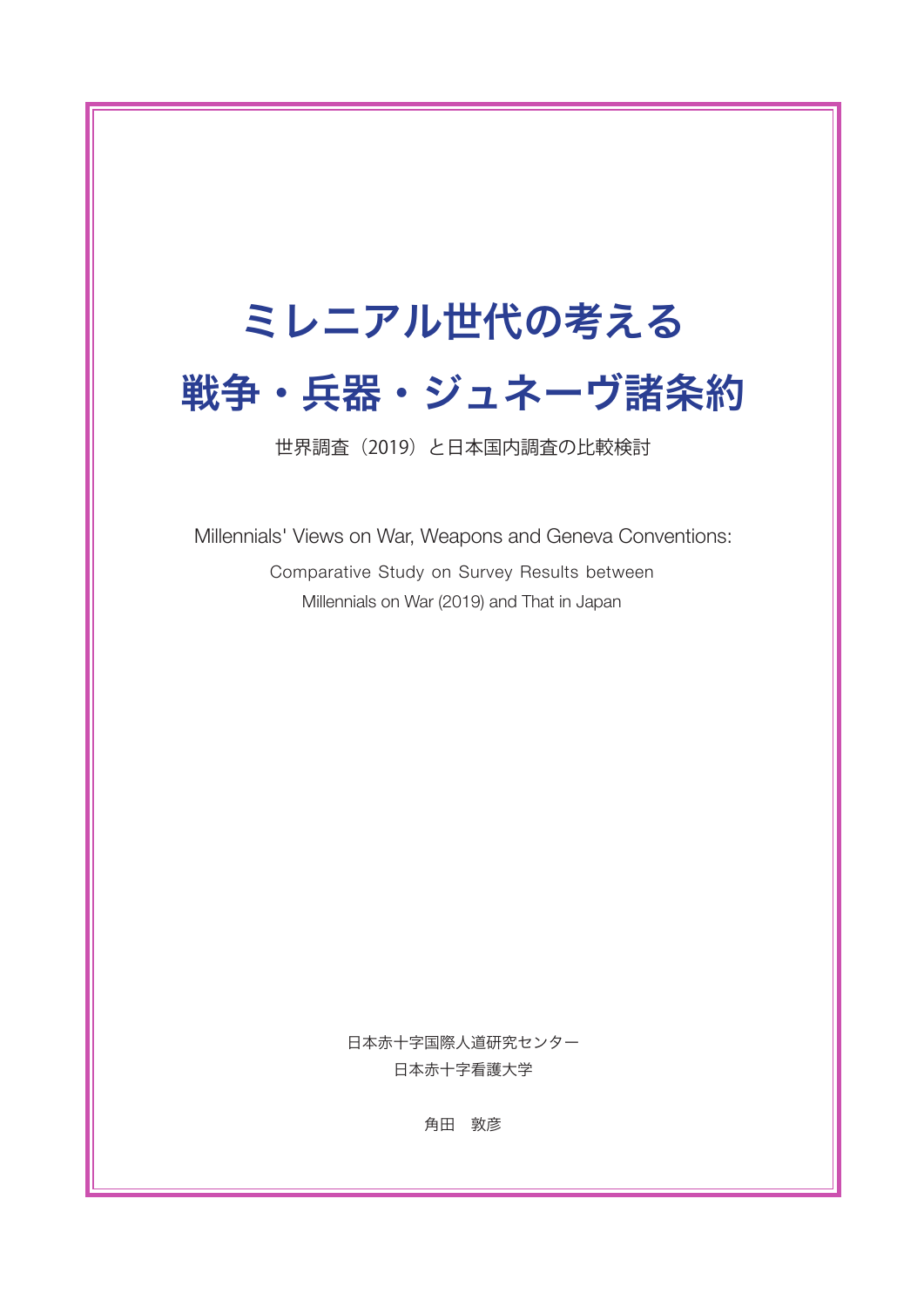Millennials' Views on War, Weapons and Geneva Conventions: Comparative Study on Survey Results between Millennials on War (2019) and that in Japan

30 March, 2022

Published by

KAKUDA Atsuhiko, Deputy Director/Researcher, Japanese Red Cross Institute for Humanitarian Studies; Associate Professor, Japanese Red Cross Colle of Nursing

Publisher

Japanese Red Cross Institute for Humanitarian Studies, Japanese Red Cross Academy 4-1-3, Hiroo, Shibuya, Tokyo, 150-0012 Website: www.jrc.ac.jp/ihs/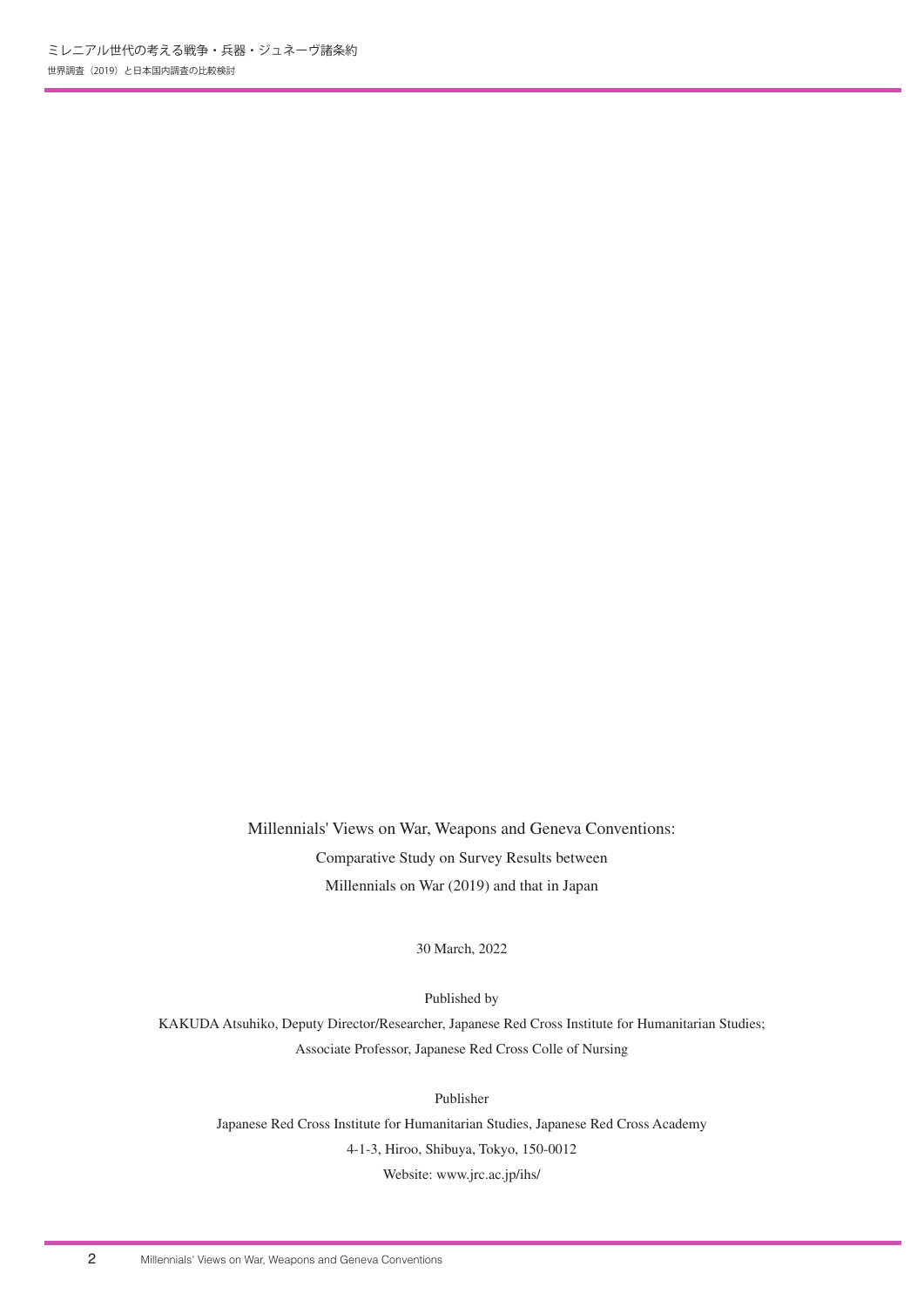## **CONTENTS**

|                                                  | 4  |
|--------------------------------------------------|----|
|                                                  | 5  |
|                                                  | 6  |
|                                                  | 8  |
|                                                  | 10 |
|                                                  | 10 |
|                                                  | 10 |
|                                                  | 12 |
|                                                  | 12 |
|                                                  | 12 |
|                                                  | 12 |
|                                                  | 13 |
|                                                  | 14 |
|                                                  | 14 |
| 2. 戦争および戦争犠牲者の苦痛・・・・・・・・・・・・・・・・・・・・・・・・・・・・・・・  | 16 |
| 3. 敵の戦闘員の取り扱い・・・・・・・・・・・・・・・・・・・・・・・・・・・・・・・・・・  | 18 |
| 4. 兵器についての考え方・・・・・・・・・・・・・・・・・・・・・・・・・・・・・・・・・・・ | 20 |
| 5. 核兵器に対する考え方・・・・・・・・・・・・・・・・・・・・・・・・・・・・・・・・・・  | 23 |
|                                                  | 29 |
|                                                  | 33 |
|                                                  | 36 |
|                                                  | 37 |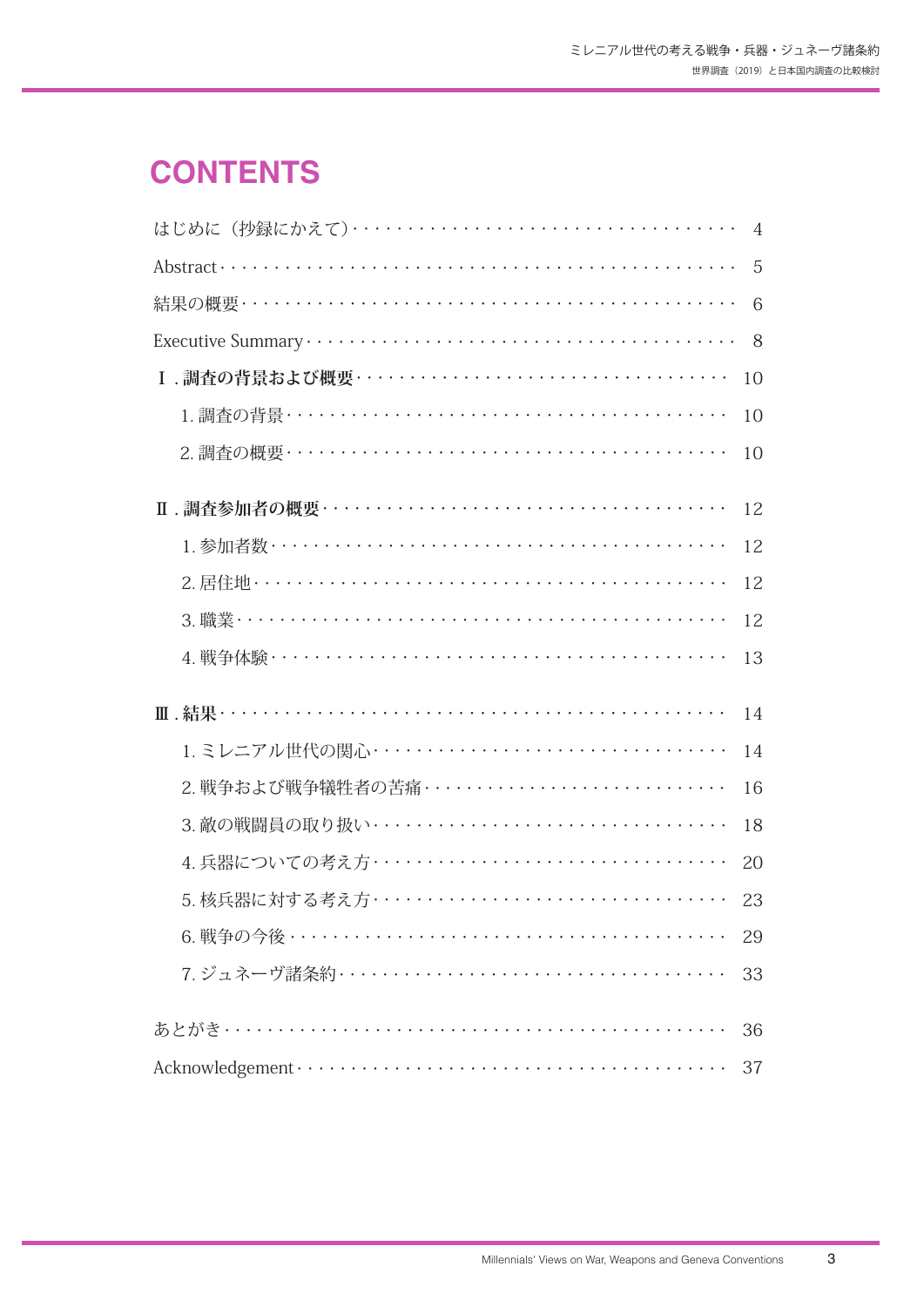## はじめに(抄録にかえて)

 本研究は、日本のミレニアル世代が戦争や武力紛争(以下「戦争」)1 に関して、戦闘員と民間人の犠牲 や核兵器、生物化学兵器といった大量破壊兵器使用等について、どのような意識を持っているかを調査し たものである。そして、この調査結果を、2019 年に赤十字国際委員会が日本以外の世界 16 カ国のミレニ アル世代を対象に実施した、「Millennials on War」(ICRC, 2019)の結果と比較し、検討を行った。

 調査は、東京都、京都府、広島県、長崎県、沖縄県の5県を対象に、オンラインによる無記名アンケー トを用い、当都府県に居住するミレニアル世代の男女 1,033 人から回答を得た。

 調査項目は、基本的にMillennials on Warの調査項目にしたがい、①基本属性、②ミレニアル世代の関心事、 ③戦争に関する未来予想、④核兵器等大量破壊兵器に対する考え、⑤気候変動やデジタル・テクノロジー と戦争、⑥ジュネーヴ諸条約と戦争、の6項目とした。

 調査の結果、ミレニアル世代の関心は世界調査と国内調査の結果ともに自国内の問題への優先度がより 高いことが示唆された。また、世界のどのような問題に関心を持っているかといった点については、日本 のミレニアル世代は自然災害、武力紛争、地球温暖化および貧困の増加が上位に挙がった一方で、世界の ミレニアル世代は、汚職や貧困など政治・経済の問題への関心が高く、テロや武力紛争などがそれに続いた。 さらに戦争が将来発生する可能性について、日本のミレニアル世代の方がより悲観的な見方をしていると いう結果となった。

 兵器に関する質問では、核兵器、化学兵器、生物兵器の使用については、世界調査と日本調査で共通し て反対意見が多数を占めているが、対人地雷とクラスター弾については「使用してはならない」という意 見が多い一方、「状況によっては使用してよい」という意見の割合は、世界調査の方が顕著に高く、回答者 が暮らす地域や背景によって意識が分かれることが示唆された。

 これら兵器の使用の制限に関する意見は、ジュネーヴ諸条約が一定程度、戦争による被害を抑制する機 能を持っており、戦争にも一定のルールが必要であることを認める結果となった。

<sup>1</sup> Millennials on War(ICRC.2019) では Wars and Armed Conflict(s) としているが、本書では読みやすさを考慮し て「戦争」と表記する。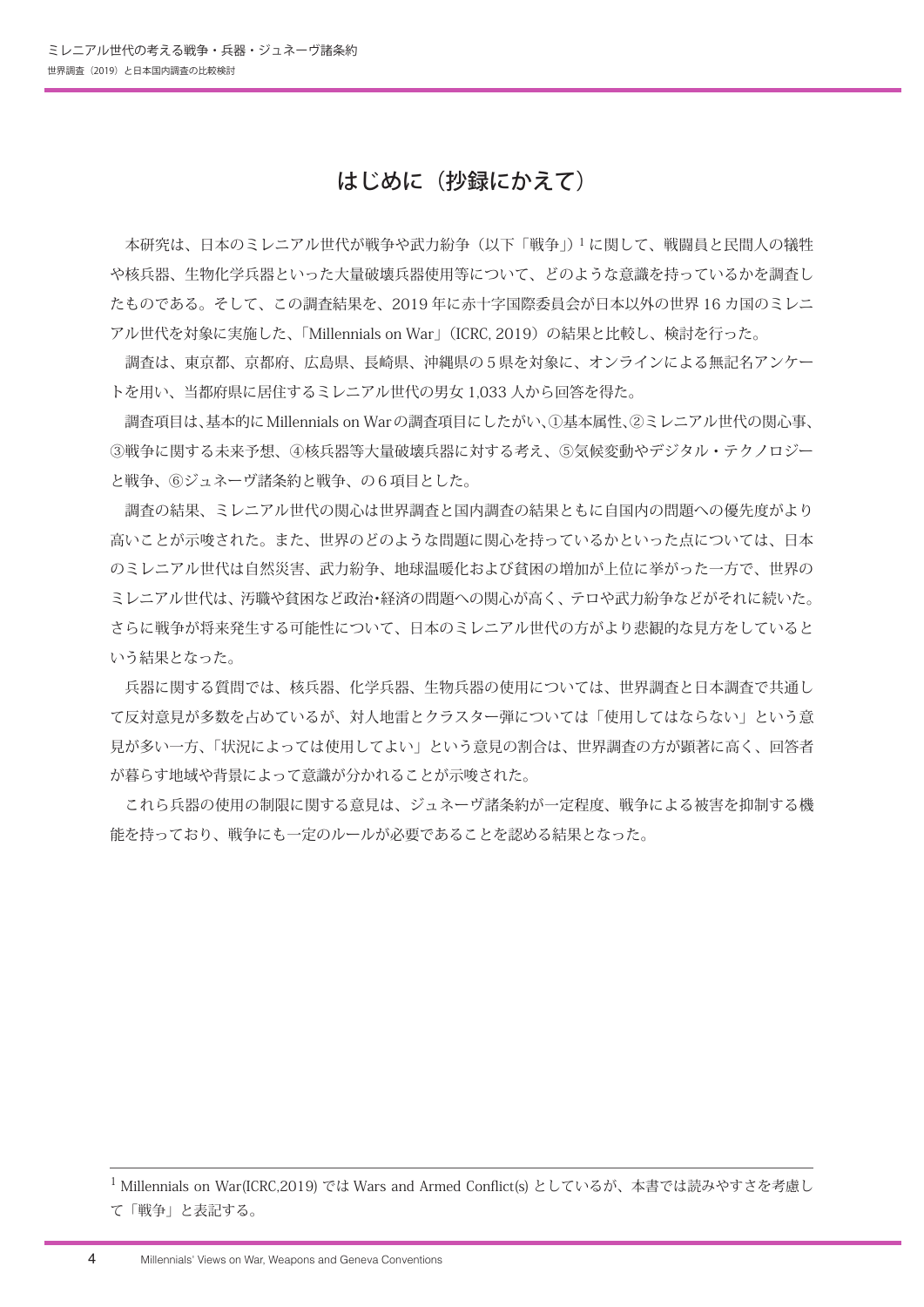## Abstract

This study examines the attitudes of Japanese millennials toward war and conflict, including the sacrifice of combatants and civilians and the use of weapons of mass destruction such as nuclear weapons and biological and chemical weapons. The results of this survey were compared and discussed with the results of *Millennials on War* (ICRC, 2019), which was conducted by the International Committee of the Red Cross in 2019 among millennials in 16 countries around the world other than Japan.

The survey was conducted in five prefectures (Tokyo, Kyoto, Hiroshima, Nagasaki, and Okinawa) using an anonymous online questionnaire, and responses were received from 1,033 millennials living in these prefectures.

The questions were based on the survey of the "Millennials on War": (1) Basic Attributes, (2) Concerns of the Millennial Generation, (3) Future Predictions on Wars and Conflicts, (4) Thoughts on Nuclear Weapons and Other Weapons of Mass Destruction, (5) Climate Change and Digital Technology and Conflict, and (6) Correlation between Awareness on Geneva Conventions and the Impacts of Conflict.

The results of both the global and domestic surveys suggest that millennials are more concerned about issues within their own country.

In terms of what issues they are concerned about in the world, Japanese millennials ranked Natural Disasters, Armed Conflicts, Global Warming and Increasing Poverty as the top issues, while global millennials were more concerned about political and economic issues such as Corruption and Poverty, followed by Terrorism and Armed Conflicts. In addition, Japanese respondents were more pessimistic about the possibility of Armed Conflicts occurring in the future.

When asked about weapons, the majority of respondents in both the Global Survey and the Japan Survey were opposed to the use of nuclear, chemical, and biological weapons. The percentage of respondents who said that the use of anti-personnel landmines and cluster munitions "should not be used" was also higher in both survey, while the percentage of respondents who said that "the use of these weapons is acceptable under certain circumstances" was significantly higher in the global survey. This suggests that awareness of these weapons varies depending on the region and background of the respondent.

These opinions on the restriction of the use of weapons is a result of the acknowledge-ment that the Geneva Conventions function to some extent to limit the suffering caused by war and armed conflict, and that certain rules are still necessary.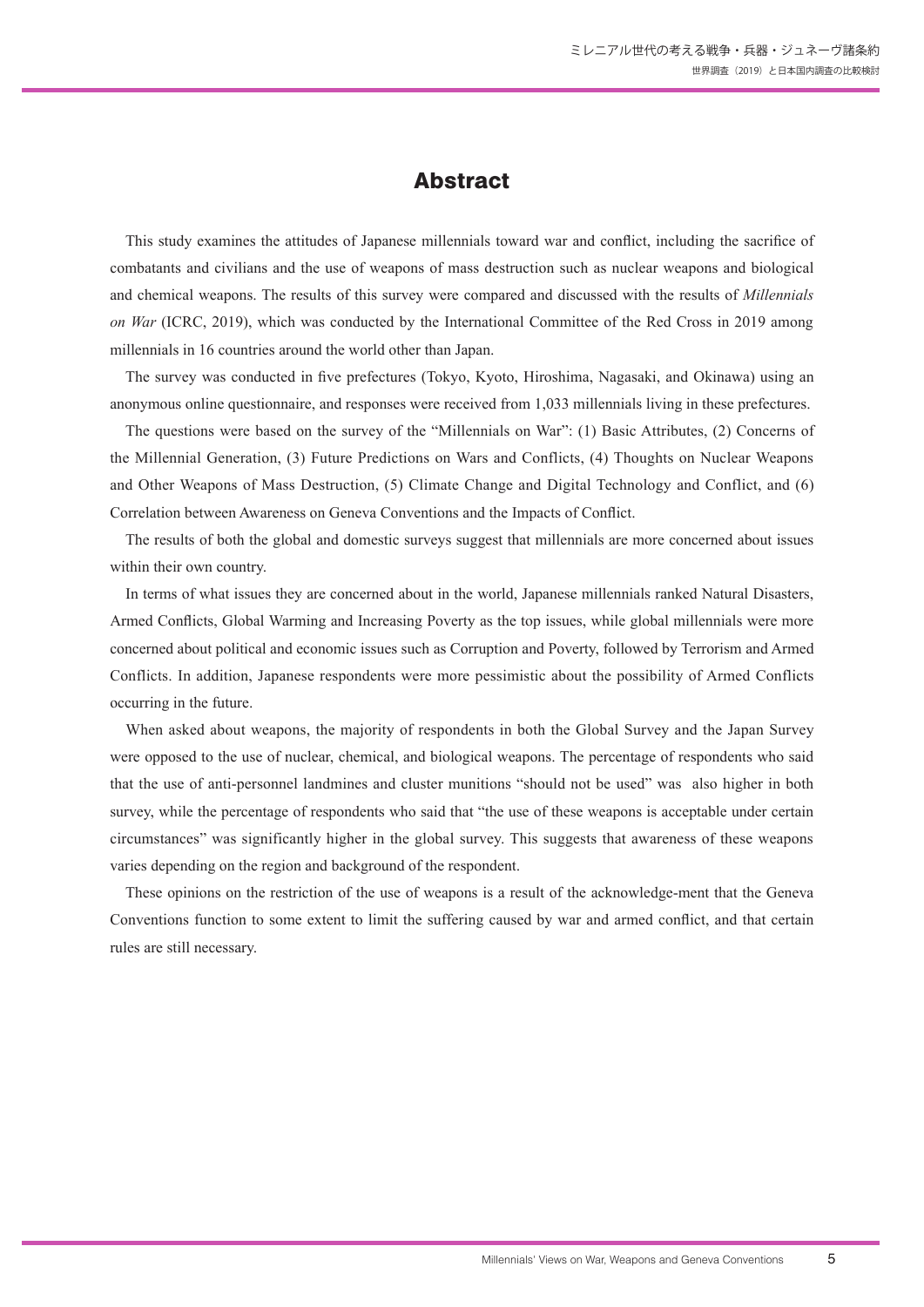## 結果の概要

- **1. ミレニアル世代の関心:自国の問題に関心が高い一方、環境などグローバルな問題に、より関心 が高い日本のミレニアル世代**
	- 日本のミレニアル世代の 48%は、自国の問題を第一に考えているが、20%は自国と同様に世界の問題に 目を向けている。
	- 世界のミレニアル世代が、人々が最も影響を受けている問題として、汚職、失業および貧困といった比 較的身近な政治・経済の問題を挙げているのに対して、日本のミレニアル世代は、気候変動や自然災害、 貧困や戦争といったグローバルな問題を上位に挙げている。
- **2. 戦争の未来予想:世界戦争が起こる確率は低いが、戦争の増加には悲観的な見方も**
	- 世界のミレニアル世代の半数近く(42%)が、「自分は戦争に巻き込まれる可能性がある」としているの に対して、日本のミレニアル世代は4人に一人(26%)程度にとどまっている。
	- 自分が生きている間に第三次世界大戦が起こる可能性については、世界調査では「起こる」(46%)と 「起こらない」(47%)とがほぼ同数となったのに対して、日本調査では4人に一人(25%)が「起こる」 と回答し、約4割が「起こらない」(39%)と予測している。
	- 今後、世界で戦争が増えるかの見通しについて、「今後 5 年以内」「この先 20 年間」「この先 50 年間」 で質問したところ、世界調査では「今後 5 年以内」では 70%が「増える」または「同数くらい」と回答 しているが、「この先 20 年間」「この先 50 年間」ではそれらの割合は徐々に減少し、「減少する」「起こ らない」の割合が増加する。
	- 一方、日本調査では「増える」または「同数くらい」と考える割合がそれぞれ 82%、80%、75% とわ ずかに減少しているが、世界調査と比べて悲観的な予測となっている。

#### **3. 核兵器等大量破壊兵器:核兵器の危険性に敏感な日本のミレニアル世代**

- 世界と日本のミレニアル世代の約8割が、核兵器や生物・化学兵器を人類にとっての脅威と捉えその使 用に反対しており、特に核の保有、製造については約 7 割が反対している。
- しかし、「今後 10 年間で核兵器が使われるか」について、「まず使われない」と考える割合は、世界調査 で 54%であるのに対して、日本調査では 35%にとどまり、「使われる」と考えるミレニアル世代は、世 界と日本ともに約 4 割に上った。
- 一方、核兵器によって自国が安全になると考えるミレニアル世代は、世界調査では 30%であるのに対し て日本調査では8%であった。反対に危険になると考える割合は、世界では 33%であるのに対して、日 本では 44%にのぼった。
- 自国の核兵器禁止条約への加入については、世界調査、日本調査ともに半数以上が賛成と回答し、反対 を大きく上回った。ただし、世界調査では「どちらでもない」とする回答が反対意見とほぼ同数である 点も留意すべきである。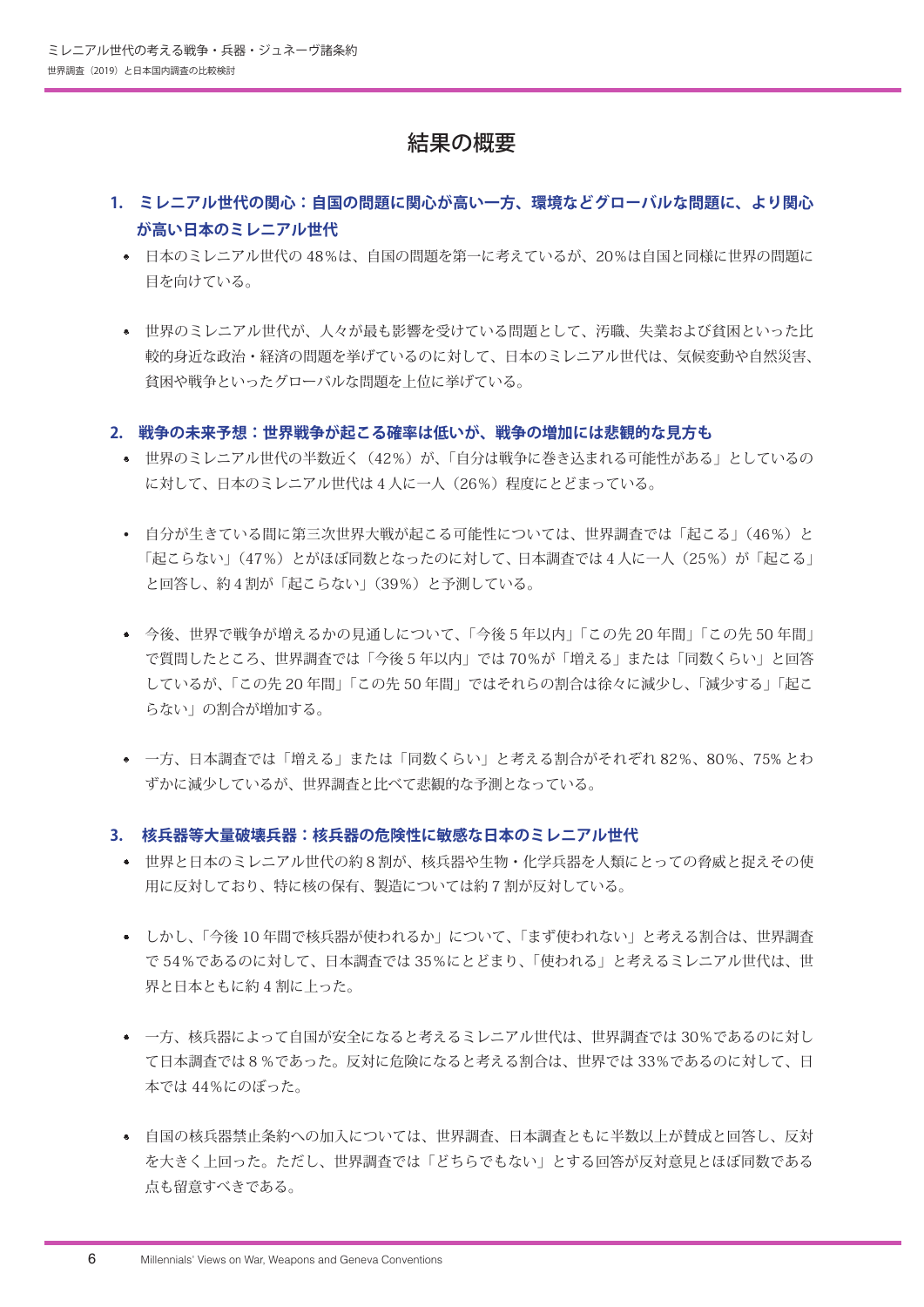- **4. 気候変動やデジタル技術と戦争等:気候変動と戦争の因果関係については意見が分かれる、デジ タル技術には負のイメージも**
	- 気候変動が戦争を起こりやすくするかについては、世界調査、日本調査ともに「影響がある」と「影響 はない」がほぼ同数であった。
	- 人間が制御していない自律型ドローンやロボットの出現と、戦争における民間人の犠牲との関係につい ては、世界調査では「少なくなる」(32%)「多くなる」(36%)がほぼ同数であったが、日本調査にお いては「少なくなる」と考えるミレニアル世代は 12%にとどまり、「多くなる」は世界調査とほぼ同数 (35%)であった。しかし回答者の約半数が「変わらない」「わからない」と回答した。
	- 一方、デジタル技術が戦争犠牲者のニーズ対応に役立つかについては、世界調査では 58%が「そう思う」 と回答し、日本調査の 38%を大きく上回った。

#### **5. ジュネーヴ諸条約と戦争:ジュネーヴ諸条約の認知とその効果には相関関係が**

- ジュネーヴ諸条約の存在や目的の認識の有無は、同条約が戦争の被害減少に有効かの判断に影響を与え ている。
- このことは、戦争を直接体験したことがあるかに関する世界調査と日本調査の違い(27% vs 2%)も影 響していることが考えられる。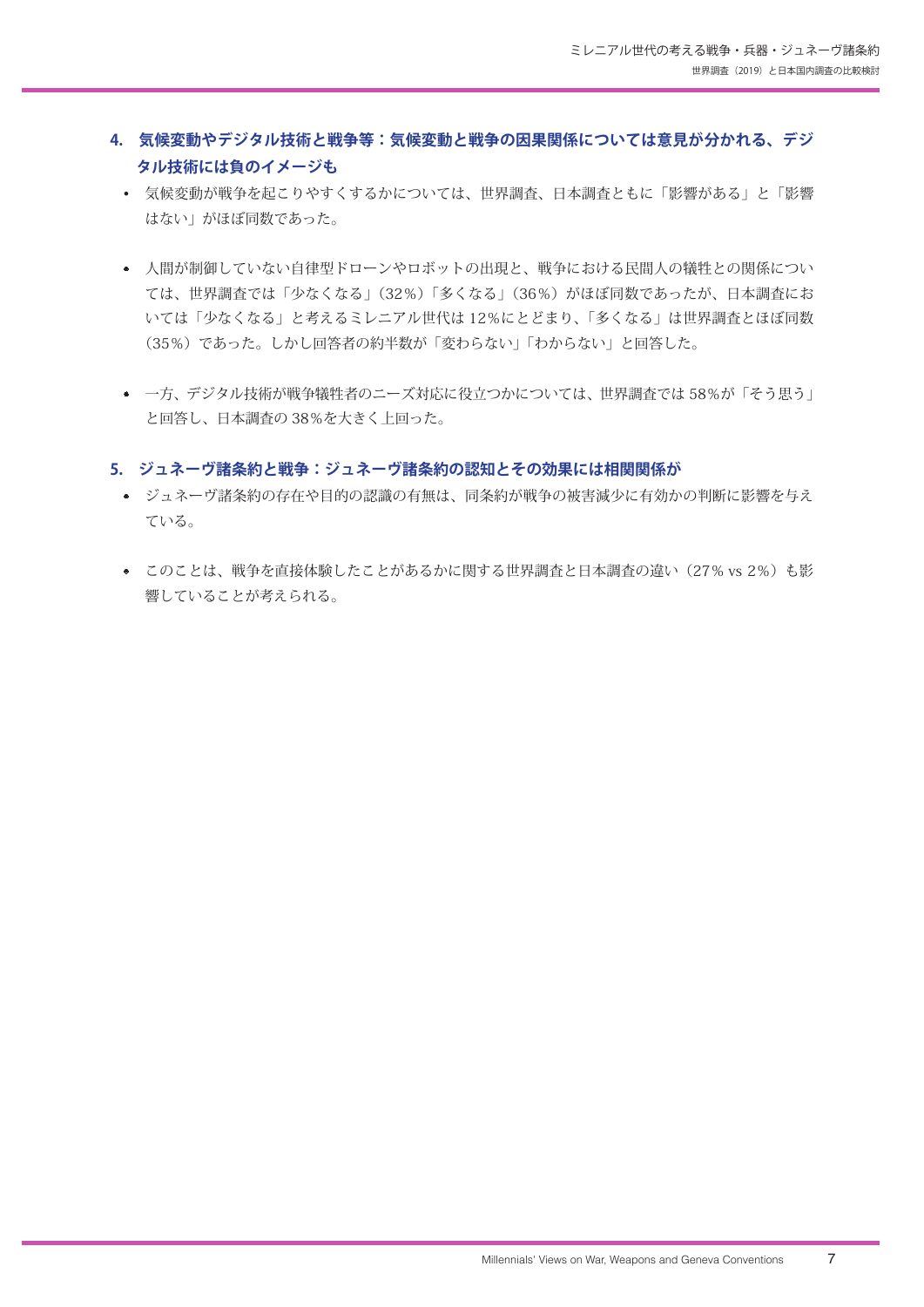## Executive Summary

### **1. Japan's millennials are more interested in global issues such as the environment, and are more concerned with their own country's problems.**

48% of Japanese millennials are concerned first and foremost with issues about their home country, while 20% are equally focused on issues at home and around the world.

While millennials around the world are relatively familiar with political and economic issues such as corruption, unemployment and poverty as the issues that affect them the most, Japanese millennials rank global issues such as climate change, natural disasters, poverty and war at the top of the list.

## **2. Future Predictions on Wars and Conflicts (hereafter "War(s)"): Low probability of world war, but pessimistic about an increase in conflict**

Nearly half of the world's millennials (42%) say that they are likely to be involved in a war, compared to only about one in four (26%) of Japan's millennials.

As for the likelihood of World War III occurring in their lifetime, while the number of respondents in the global survey were almost equal between "it will happen" (46%) and "it will not happen" (47%), in the Japanese survey, one in four (25%) said "it will happen", while 39% predicted it would not.

When asked about the prospects for an increase in the number of wars in the world, 70% of the respondents in the global survey answered that there will be "more" or "about the same" in the next five years, but "in the next 20 years" and "in the next 50 years," these ratios gradually decrease and the percentages of "fewer" and "no wars" increase.

On the other hand, in the Japan survey, the percentage of respondents who think that "more" or "about the same" decreases slightly from 82% to 75%, respectively, but the predictions are more pessimistic than those in the global survey.

## **3. Thoughts on Nuclear Weapons and Other Weapons of Mass Destruction: Japanese millennials are sensitive to the dangers of nuclear weapons**

About 80% of millennials worldwide and in Japan agree nuclear weapons and biological/chemical weapons are a threat to humanity and are opposed to their use, and about 70% are strictly opposed to the possession and production of nuclear weapons.

However, when asked if nuclear weapons would be used in the next 10 years, 54% of the respondents in the global survey believe that they would not be used, while only 35% of the respondents in the Japanese survey believe so, and about 40% of the millennials in both the global and Japanese surveys believe that they would be used.

On the other hand, the percentage of millennials who believe that nuclear weapons will make their country safer was 30% in the global survey, while it was 8% in the Japanese one. Conversely, 44% of Japanese respondents believe that nuclear weapons would make their country more dangerous, compared to 33% globally.

In both the global and Japanese surveys, more than half of the respondents agreed that their country should join the Treaty on the Prohibition of Nuclear Weapons (TPNW), far more than those who disagreed. However,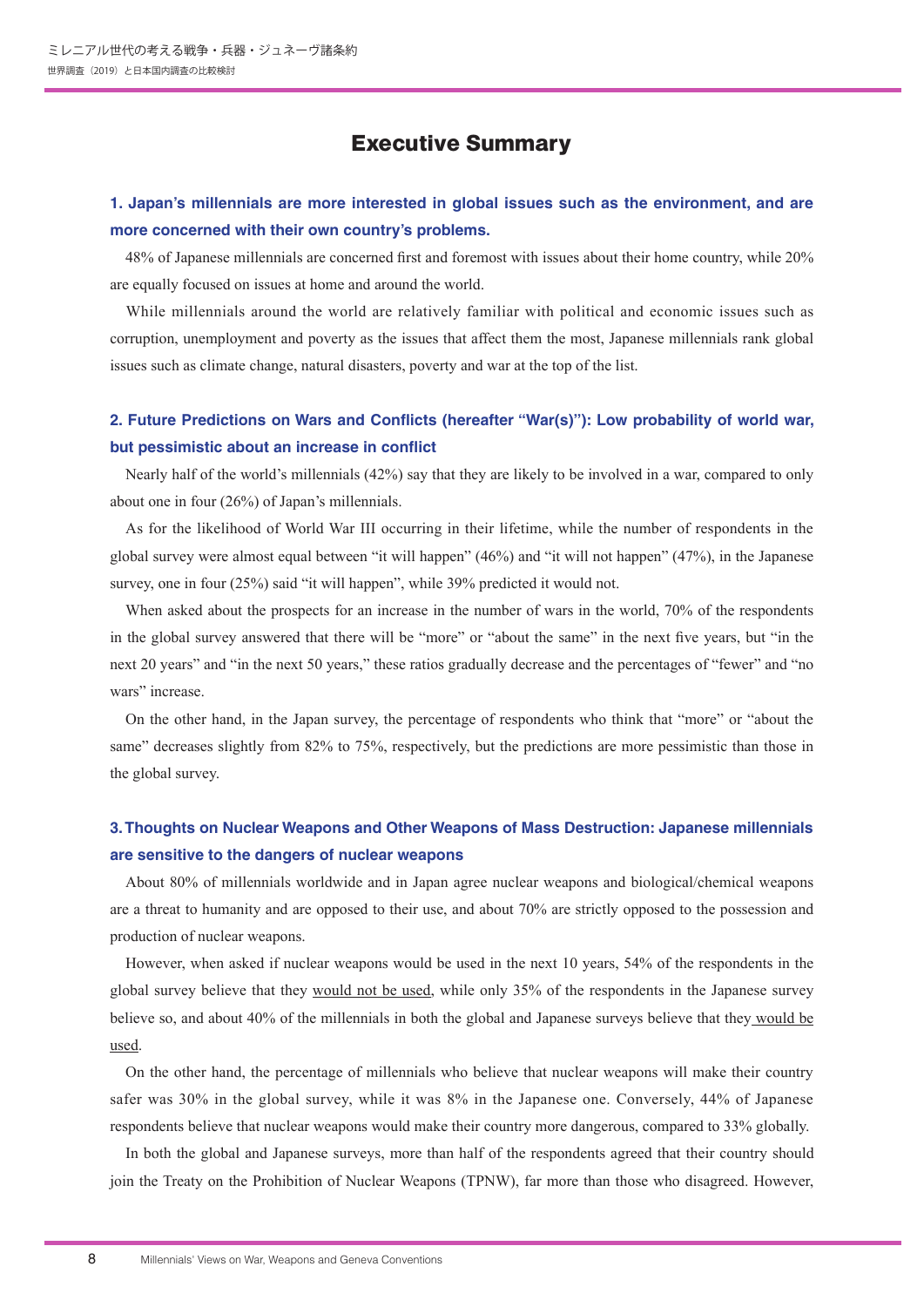it should be noted that in the global survey, the number of respondents who answered "Neither" was almost the same as those who answered "Oppose".

## **4. Climate Change and Digital Technology and Conflict: Japanese millennials believe that climate change has no direct impact on the occurrence of conflicts, but have a negative image of digital technology**

In terms of whether climate change will make conflicts more likely, almost equal numbers of respondents in both the world and Japan answered "more likely" and "less likely".

Regarding the relationship between the emergence of autonomous robots such as drones and civilian casualties in conflicts, in the global survey, almost the same number of respondents answered: "reduce" (32%) and "increase"  $(36\%)$ .

In Japan, however, only 12% of millennials thought it would reduce the casualties, while the number who thought it would increase was about the same as in the rest of the world (35%).

On the other hand, 58% of respondents worldwide answered "agree" to the question of whether digital technology can help to respond to the various needs of victims of conflicts, much higher than the 38% in Japan.

## **5. Correlation between Awareness on Geneva Conventions and the Impacts of Conflict: A correlation between awareness of the Geneva Conventions and their effectiveness**

The presence or absence of awareness of the existence and purpose of the Geneva Conventions influences the judgment of whether the Conventions can help reduce the suffering in war.

This may be due in part to the difference between the responses to the question on personal experience with war in the global and the Japanese survey (27% vs 2%).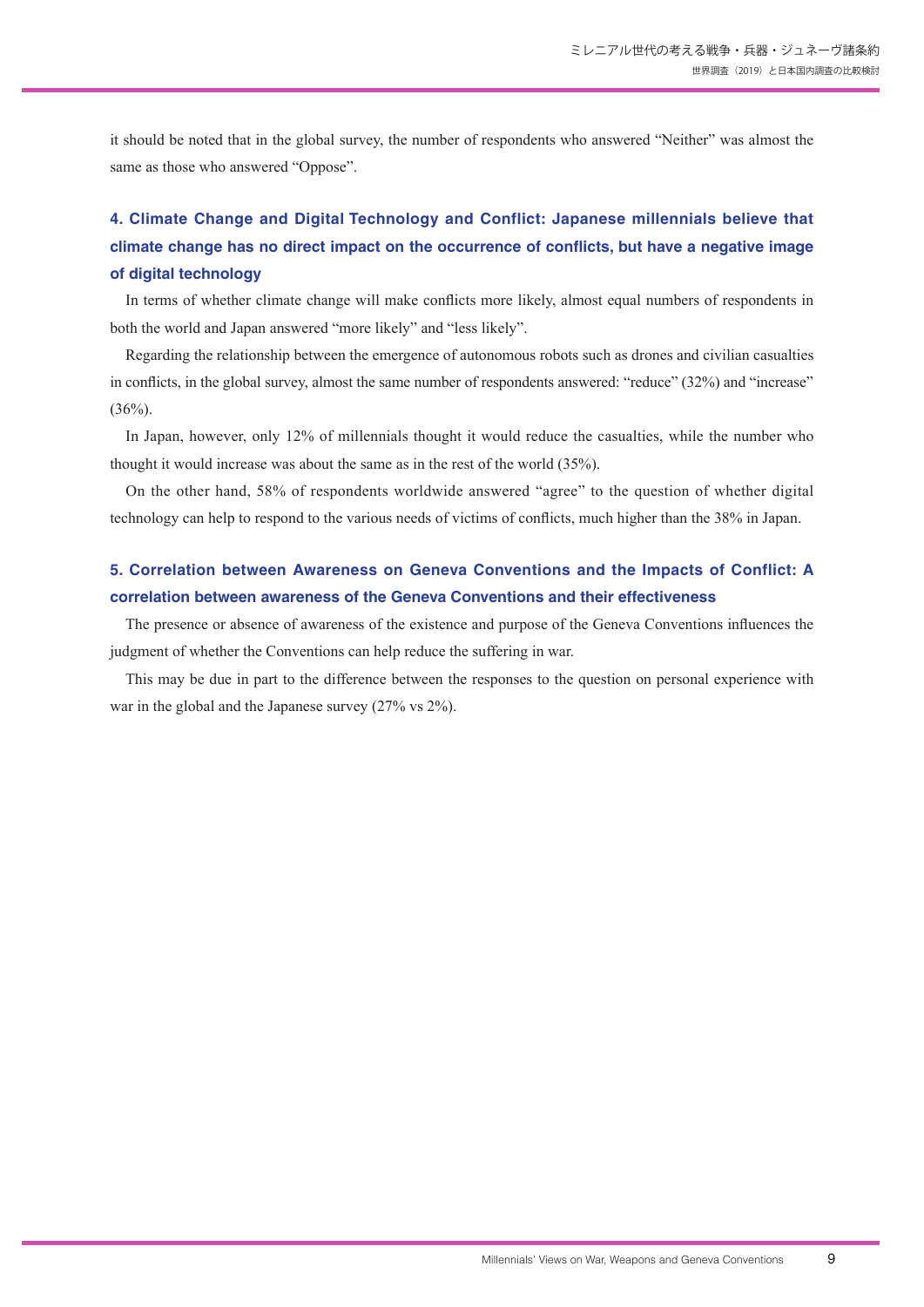## Ⅰ . 調査の背景および概要

#### 1.調査の背景

赤十字国際委員会 (International Committee of the Red Cross 以下「ICRC」)は、1999 年以降、ジュネー ヴ諸条約とその追加議定書の周年記念などの機会をとらえ数次にわたり、紛争国と非紛争国とにおいて、市民 の戦争や核兵器等大量破壊兵器を含む兵器の製造や使用に関する意識調査を実施してきた。また、直近の調査 (ICRC, 2019) では、これまでの調査対象 16 ヵ国のミレニアル世代<sup>2</sup> を対象に調査を行っている。

 本調査は、2019 年に ICRC が実施した上記調査に、日本のミレニアル世代が含まれていなかったことから、 日本において同様の調査を実施し、対象が戦争や兵器についてどのような意見を持っているかを明らかにする。

 また、本調査結果をもとに、ICRC が 2019 年に実施した世界 16 ヵ国における調査結果と日本における調査 結果を比較し、共通点と相違点とを検討 <sup>3</sup> することを目的に実施した。

#### 2.調査の概要

#### A. 調査の方法

オンラインによる無記名アンケート(リサーチ・クエスチョン)調査

B. 調査期間(データ収集期間)

 $2021 \text{ } \text{# } 10 \text{ } \text{H} 14 \text{ } \text{H} \sim 19 \text{ } \text{H}^4$ 

 $2$ ミレニアル世代とは、一般的に 2000 年以降に成人を迎えた世代と言われ、現在 20 代前半から 30 代後半の 年齢層のことを言うが、この世代について Hancock(2011) は、同性婚など性の多様性や政治・政策などに関 する議論を通じて、1960 年代ころまでに出生したベビーブーマーと呼ばれる世代とミレニアル世代との世代 間比較を行った。その結果、ミレニアル世代はそれまでの他の世代よりも政治への関心が高く、人種やジェン ダー、宗教の多様性にも寛容であるとしている。

<sup>3</sup> Millennials on War (ICRC,2019) では、調査対象の世界 16 ヵ国を「紛争国」と「非紛争国」とに分け比較を 行っているが、本研究においては、同調査の対象 16 ヵ国全体と日本の調査結果との比較とした。当然のこと ながら日本は ICRC の実施した調査の分類では「非紛争国」となる。このため、紛争国との比較や非紛争国の 他の国との比較には、Millennials on War (ICRC, 2019) もしくは訳著「ミレニアル世代にとっての戦争」(角田, 2021)を参照されたい。

<sup>4</sup> 日本国内においては 8 月から 9 月にかけて第二次世界大戦に関する特別番組が編成されたり、平和教育への 取り組みが全国的に増えたりして、回答者に反戦的なバイアスがかかる恐れがあるため、調査時期を 10 月と した。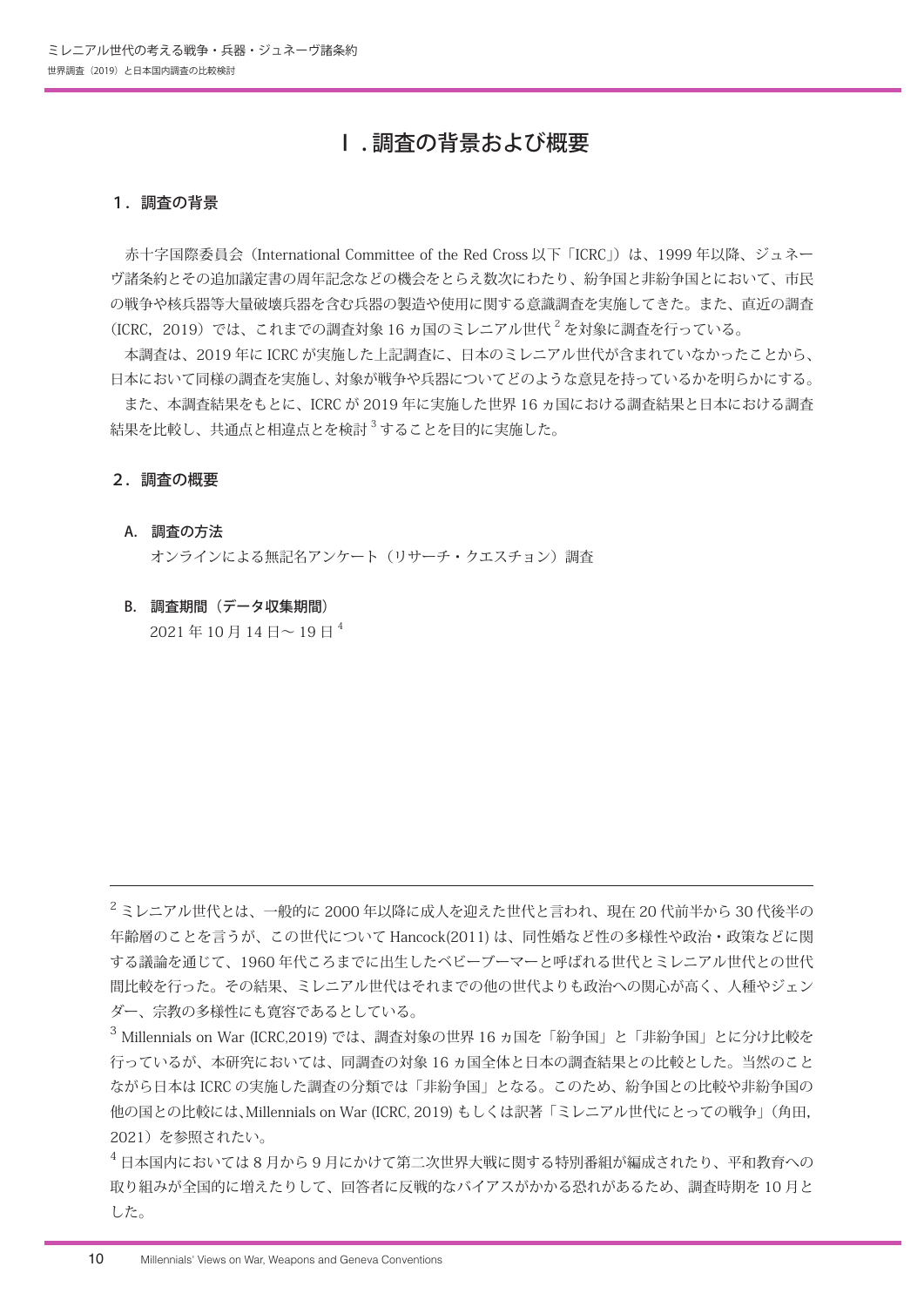#### C. 調査の対象

 オンライン調査を委託するマーケティング調査会社(以下「調査会社」)が契約するモニター会社に任 意で登録している会員の中から、調査時点で 20 歳から 35 歳までのミレニアル世代の男女 1,000 人程 度(以下「調査参加者」)を対象とした。

 対象者の居住地域については、本研究の基礎となっている調査サンプルのうち、日本と同様の先進国 (米国、英国等)での調査ならびに村上(2016)5 の調査地域を参考に、東京都、京都府、広島県、長崎 県、沖縄県の都市部 80%、都市部以外(20%)となるように割当てた。(都市部:特別区、政令指定都市) また、調査方法に鑑みて、インターネット環境を利用できない者は除外した。

#### D. 調査参加者の募集および任意性の担保

 調査参加候補者に、本研究の目的、調査方法、プライバシーへの配慮、調査への協力は自由意思に基 づくこと、調査協力の辞退によっても何ら不利益を受けないことを提示し、調査への協力を依頼した。

<sup>5</sup> 調査地域の選定理由について、村上(2016)は、東京都は第二次世界大戦中激しい空襲による大きな被害か ら復興し、京都府中心部は大規模な空襲を経験していないこと、広島県は原子爆弾により大きな被害を被った こと、そして沖縄県は大戦中米軍の上陸により多くの市民が犠牲になり、現在でも平和教育が盛んであること を挙げている。今回の調査では広島県と同様に原子爆弾の被害を受け、年間を通じて平和教育が盛んな長崎県 を加えた。また、ICRC の調査では、各国内での調査対象を都市部 80%、都市部以外 20% に割り当てている。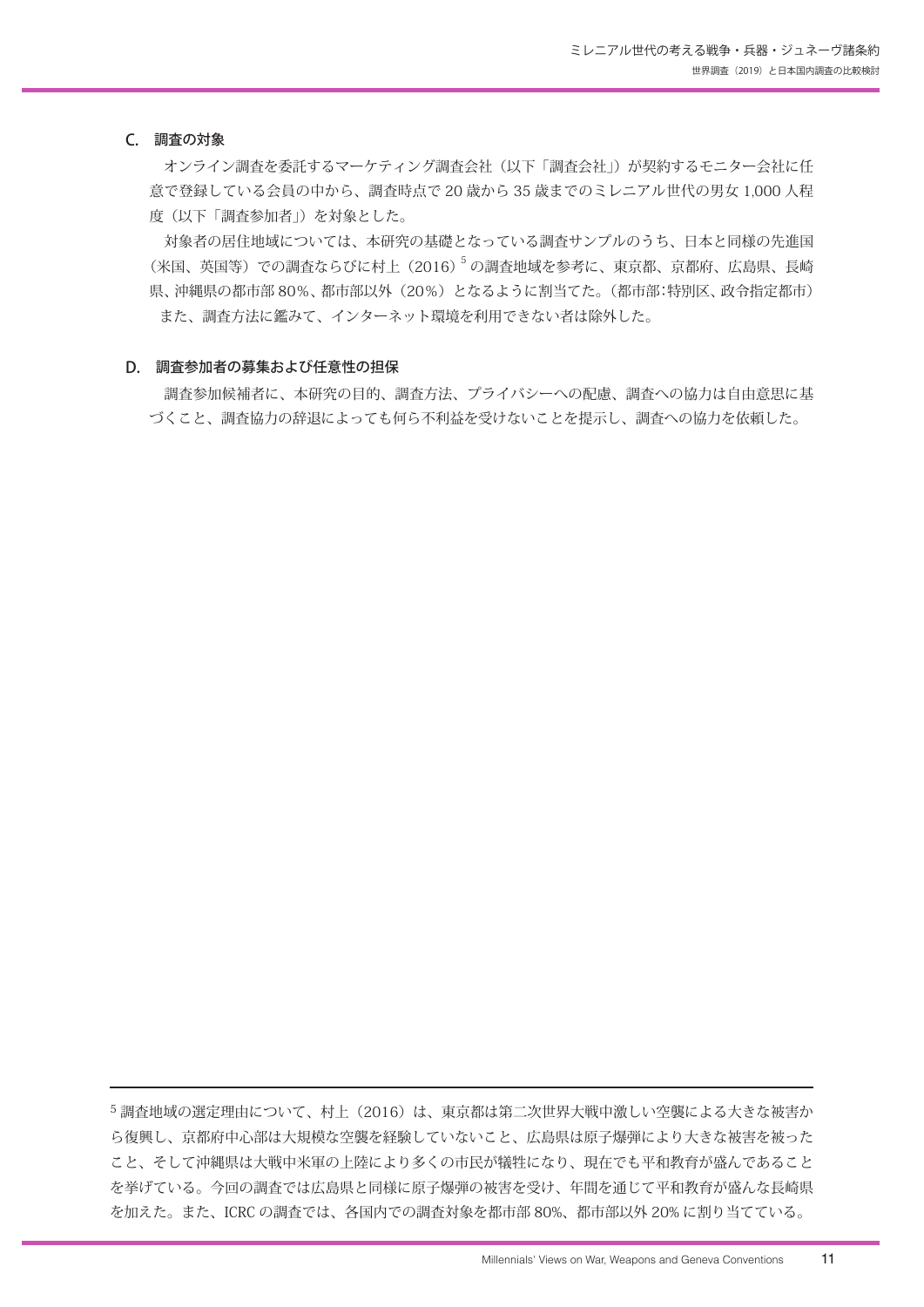## II. 調査参加者の概要

#### 1. 参加者数

1.033 名(男性 465 名、女性 568 名)

#### 2. 居住地

| 全体             |             | 回答数   | $\%$  |
|----------------|-------------|-------|-------|
|                |             | 1,033 | 100.0 |
| 1              | 東京 /23区     | 504   | 48.8  |
| 2              | 東京 /23 区以外  | 134   | 13.0  |
| 3              | 京都府 / 京都市   | 96    | 9.3   |
| $\overline{4}$ | 京都府 / 京都市以外 | 25    | 2.4   |
| 5              | 広島県 / 広島市   | 109   | 10.6  |
| 6              | 広島県 / 広島市以外 | 28    | 2.7   |
| 7              | 長崎県 / 長崎市   | 48    | 4.6   |
| 8              | 長崎県 / 長崎県以外 | 16    | 1.5   |
| $\overline{9}$ | 沖縄県 / 那覇市   | 56    | 5.4   |
| 10             | 沖縄県 / 那覇市以外 | 17    | 1.6   |

## 3. 職業

調査参加者は、一般社員と管理職を含む会社勤務の者が 41%  $^6$ 、パート・アルバイトが 13%、学生が 9% などとなった。



<sup>6</sup> 本報告書中のグラフ中に示すパーセンテージ(%)は、小数点以下を四捨五入しているため、合計は必ずしも 100%とならない場合がある。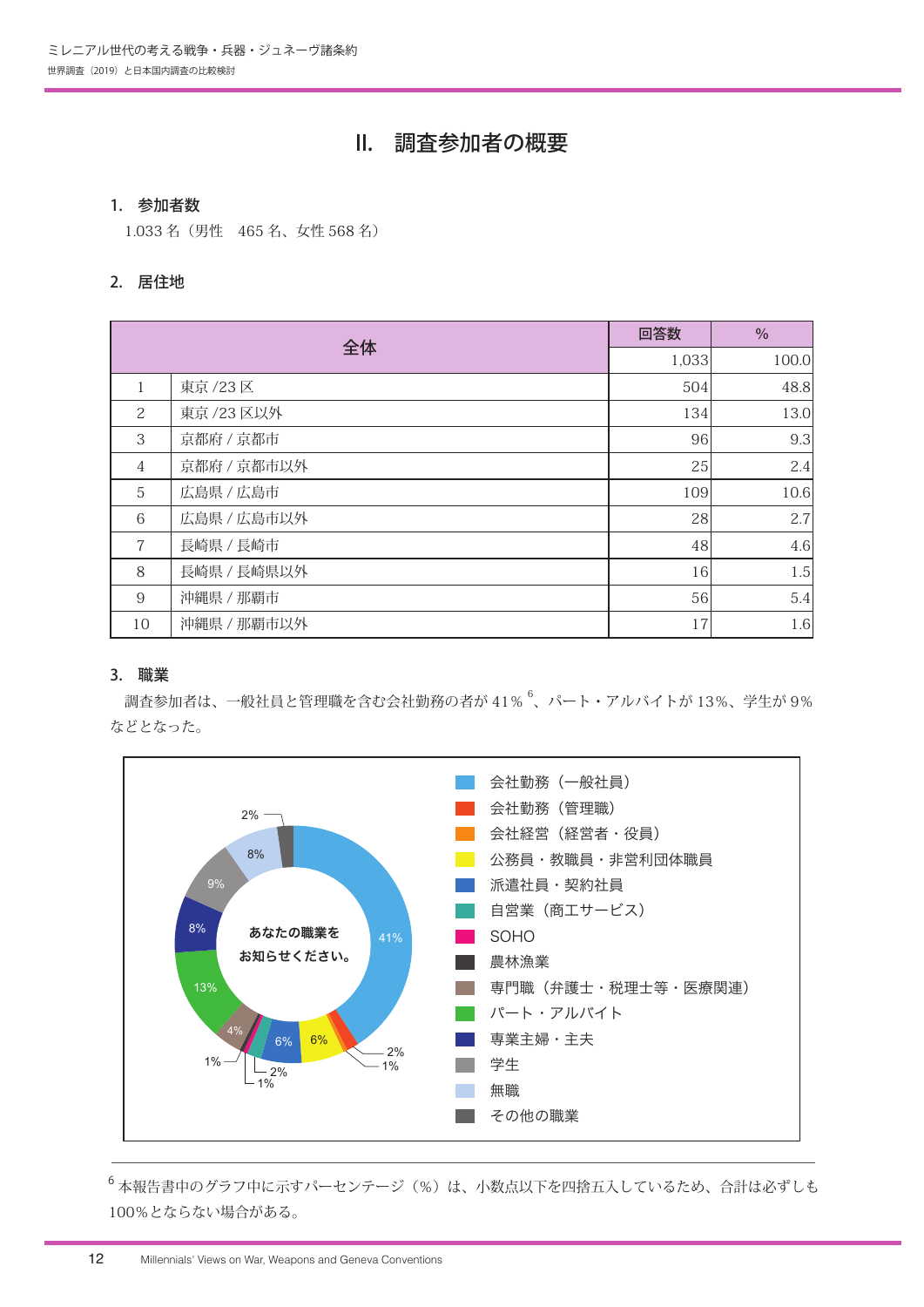#### 4.戦争体験

世界調査に参加したミレニアル世代の 27%が戦争を直接体験<sup>7</sup>しているのに対し、日本においては 94%が 直接体験したことがなかった。8



<sup>7</sup> この設問における戦争の直接体験とは、戦闘への参加・負傷・家からの避難を余儀なくされること、親族と 音信不通になることのほか、戦争に起因するその他の状況に巻き込まれた体験を指す。 <sup>8</sup> 世界調査における戦争の体験については、紛争国と非紛争国で差があり、紛争国における体験者は 46%、非 紛争国においては 12%となっている。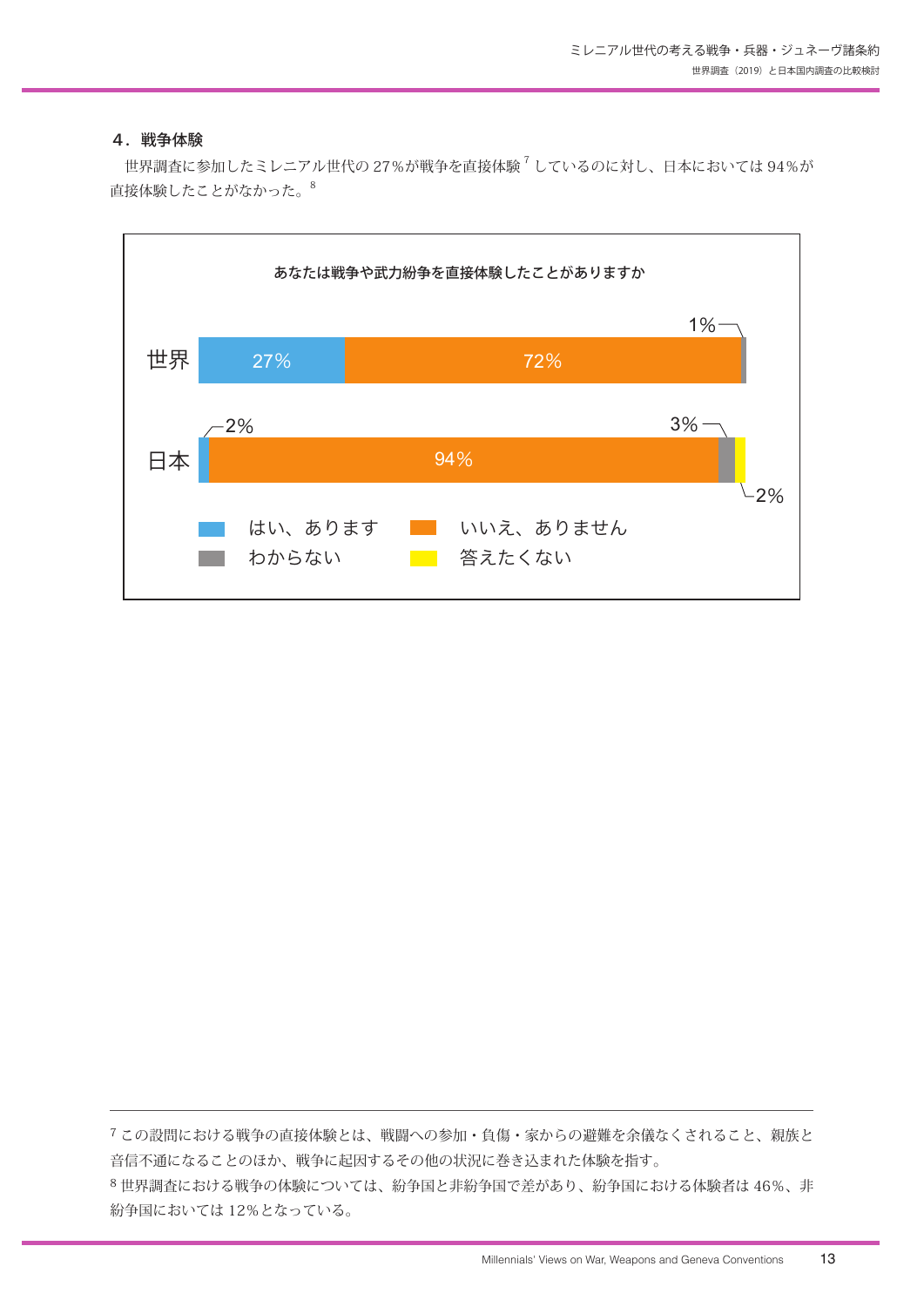## III. 結果

#### 1. ミレニアル世代の関心

#### A. 国内外の問題に対する関心

調査に参加したミレニアル世代の関心は、自国の問題に向いている (49%)が、自国の問題と世界の問題と を同じように心配している(20%)。その一方で、世界の問題により関心が高いとする者も 6%程度いた。



 ニュースの視聴については、国内ニュースを一日に何度も視聴する者が 26%、毎日 1 ~ 2 回程度視聴する 者が 48%あり、世界ニュースに比べて身近な国内ニュースを頻繁に視聴している。また、67%は世界ニュー スについても週に数回程度視聴しており、上記の国内外の問題への関心の傾向と矛盾はみられない。

 ニュース視聴に関する世界調査との比較 <sup>9</sup> を見てみると、世界ニュースへの関心と国内ニュースへの関心の 度合いは、世界調査と日本調査に大きな違いはみられなかった。



9本報告書の中に掲載しているグラフ中の「世界」「日本」は、それぞれ Millennials on War (ICRC, 2019)の 世界調査の結果とこれをもとに今回実施した日本調査の結果を表す。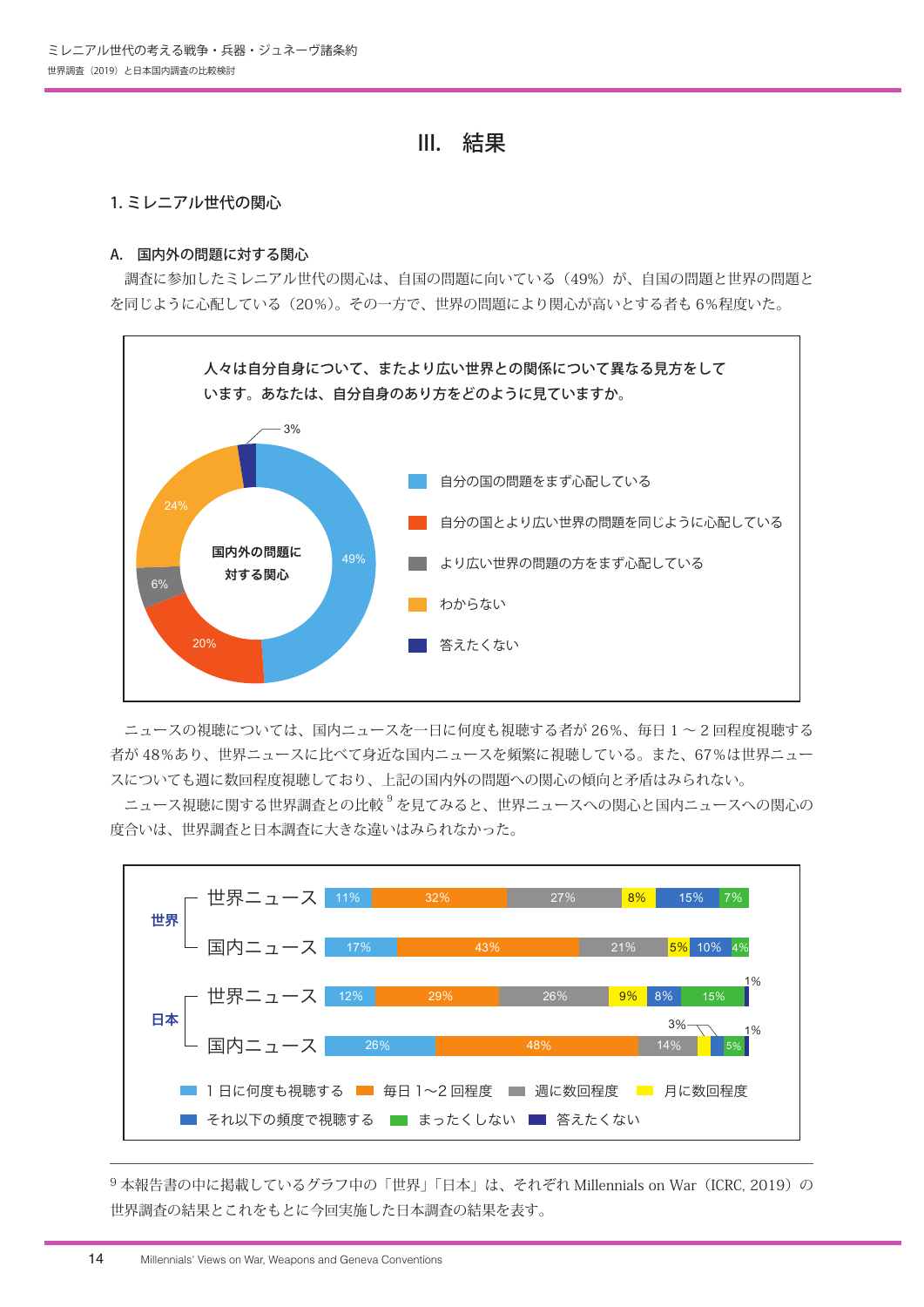#### B. ミレニアル世代が考える、世界の人々に影響を及ぼす最も重要な課題

世界に影響を及ぼす12の課題について、もっとも重要と考える事柄について質問(複数回答)したところ、 国内調査においてはほぼ半数が「自然災害(50%)」「戦争(49%)」「地球温暖化(49%)」「貧困の増加(47%)」 を挙げた。

 一方、核兵器については 29%、教育や移民、ヘルスケアといった問題への関心はいずれも 20%程度となり、 汚職は 14%と最下位となった。

 これに対し世界調査では汚職と失業および貧困といった政治・経済的な事柄への関心が高く、次いでテロリ ズム、戦争、ヘルスケアなどの問題となった。

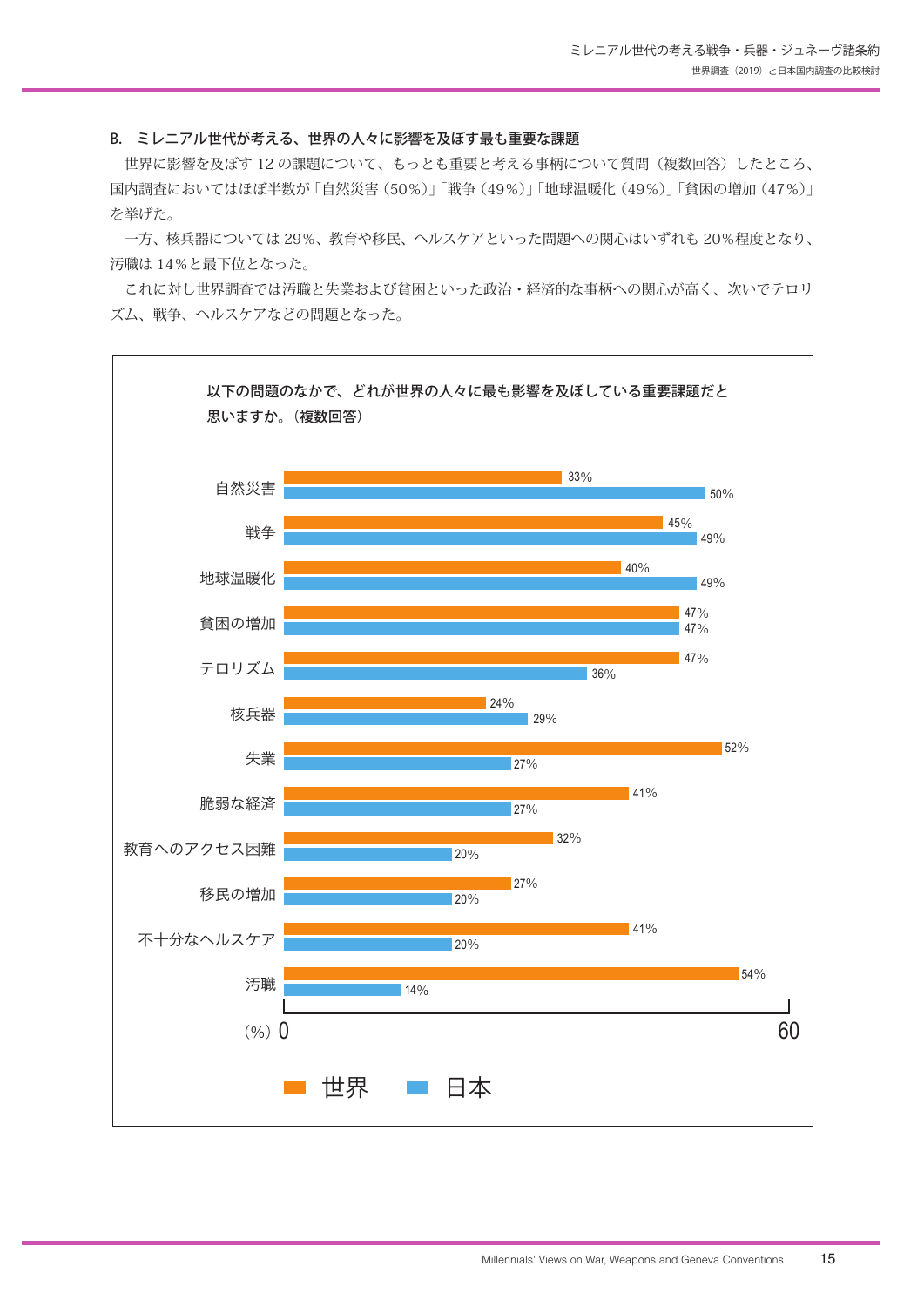#### 2. 戦争および戦争犠牲者の苦痛

#### A. 戦争による人々の苦痛に対する関心

日本調査と世界調査ともに約7割が、他者が戦争で苦しむことについて「自分自身(私)は、どうでもよい とは思っていない」とする一方、「人々は」の問いには他者の苦しみについてどうでもよいと思っている割合 が日本調査と世界調査ではそれぞれ 23%、44%と大きな差がみられた。



#### B. 戦争は回避可能か

 戦争は回避可能かの質問に対して、世界調査では 74%が「回避できる」と考えているが、日本調査では 37%にとどまった。他方、「回避できない」と考えるミレニアル世代は、世界調査で 23%、日本調査で 26% と両者に大きな差はなかった。

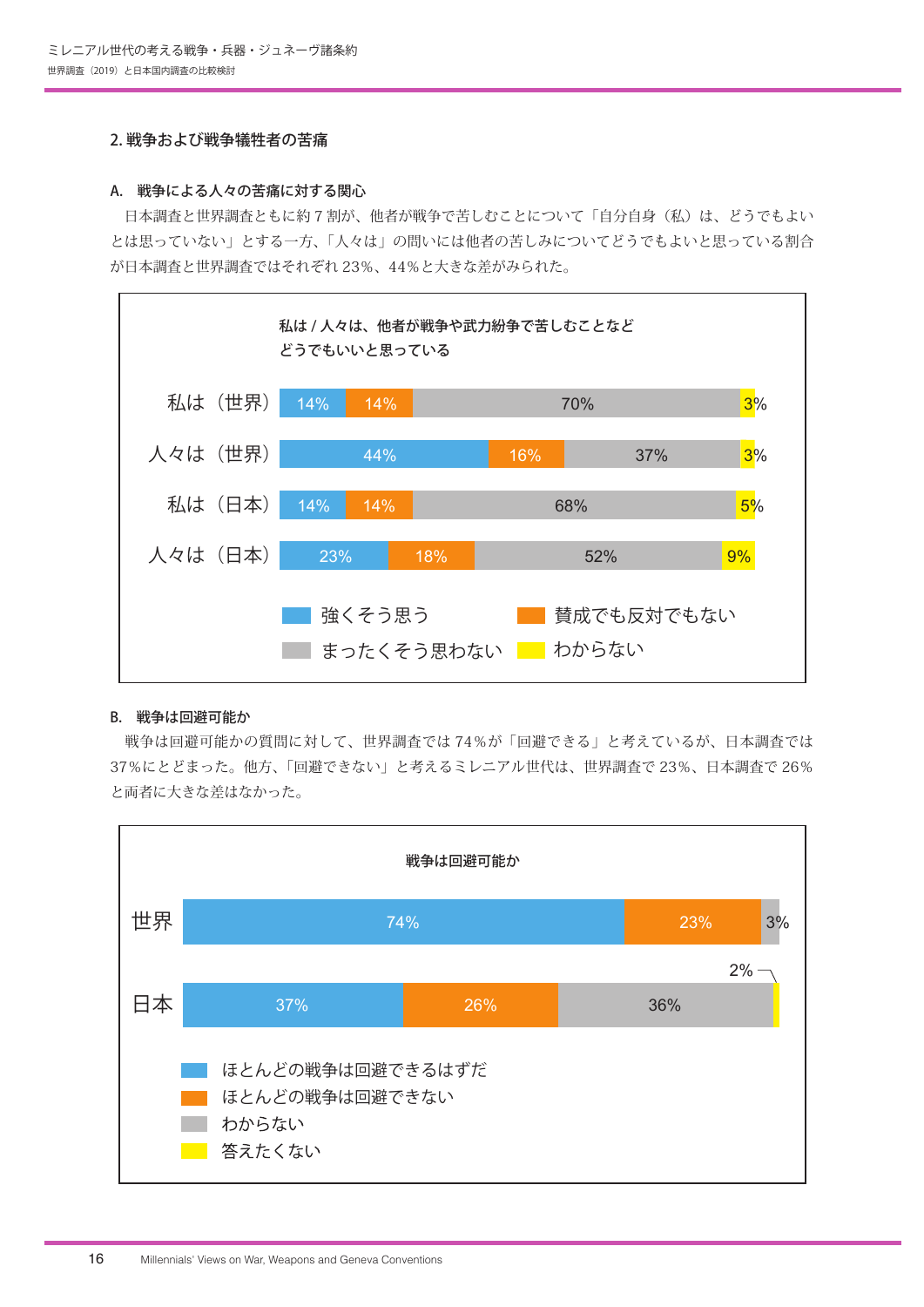#### C. 軍事目標の達成と民間人の犠牲

 世界のミレニアル世代の 78%が、「軍事目標達成のためであっても民間人の犠牲は回避すべき」と答えてい るのに対して、日本のミレニアル世代は 62%となった。

 一方、「軍事目標達成のためであれば民間人の犠牲を出しても必要なことをすべて行うべき」とする意見は、 世界調査では 15%、日本における調査では 5%となり、いずれも「民間人の犠牲を回避するべき」との意見 を大きく下回った。また、「分からない」「どちらでもない」は、世界調査が合わせて 6%であったのに対し、 日本における調査では 32%と回答者の3分の1を占めた。

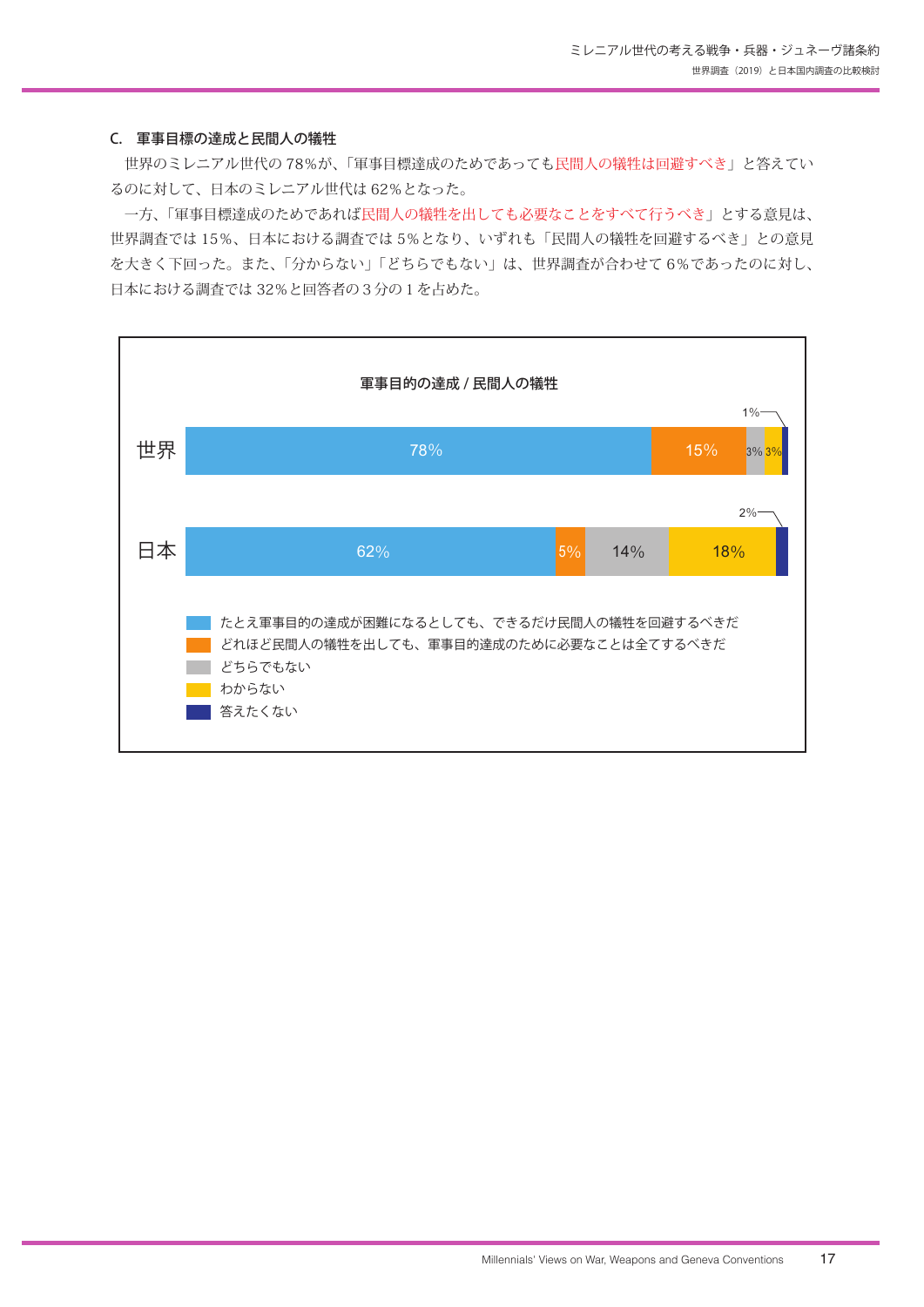#### D. 戦争犠牲者のメンタルヘルス

 戦争犠牲者支援において、「メンタルヘルスに関するニーズにも水・食料・住居の支援と同じくらい目を向 けるべきだ」と強く考えているミレニアル世代は、世界調査 73%、日本調査 78%であった。しかし「まった くそう思わない」の回答は、世界調査で 14%、日本調査では5%であった。



#### 3. 敵の戦闘員の取り扱い

#### A. 敵の戦闘員を拘束した場合の対応

 敵の戦闘員を拘束した場合、「家族への連絡を許可すべきか」の問いに対しては、世界調査では 58%が「許 可するべきだ」、36%が「許可すべきでない」としたのに対し、日本調査ではそれぞれ 41%、15%であった。 その一方で、43%が「分からない」と回答し、世界調査の 6% を大きく上回った。

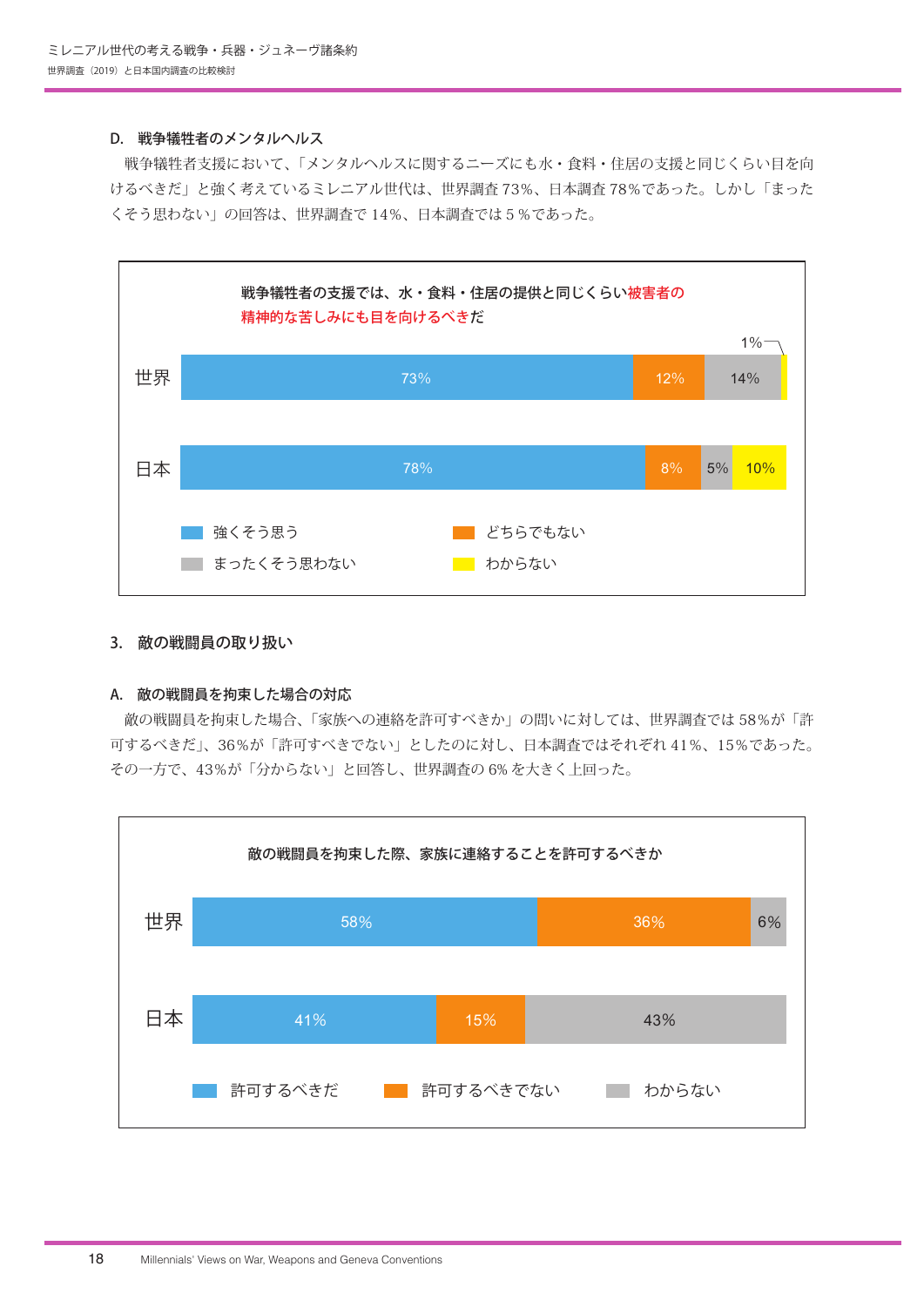#### B. 敵の戦闘員への拷問(ごうもん)は許されるか。

敵の戦闘員への拷問について、世界調査では「状況によっては拷問してもよい」(41%)と、「どんな状況で も拷問してはいけない」(55%)とがほぼ拮抗したのに対し、日本調査では、「どんな状況でも拷問してはいけ ない」とする回答(50%)が、「状況によっては拷問してもよい」とする回答(13%)を大きく上回った。一方、 「分からない」とする回答も 35%あった。



#### C. 拷問禁止等条約を踏まえて

調査参加者に以下のように拷問禁止条約の概要を説明し、これを踏まえて再度拷問についての考えを聞いた。

「165 カ国が参加している国連拷問等禁止条約 10 をはじめとして、様々な国際条約がいかなる状況でも拷問 を禁止していることを、あなたも知っているかもしれません。上記の条約を踏まえ、あなたは、状況によっ ては(拘束された)敵の戦闘員に対して拷問をしてもいいと思いますか。それとも拷問は絶対に許されない と思いますか。」

 その結果、世界調査、日本における調査ともに「状況によっては拷問してもよい」とする意見が説明の前と 比較して減少し、「どんな状況でも拷問してはいけない」が増加した。また、日本調査における拷問肯定の割 合(9%)は、世界調査の割合(37%)の4分の1以下となった。他方、日本調査では、条約に関する説明を 踏まえても 31%が「分からない」と回答し、世界調査の 4%を大きく上回った。

10 "Convention against Torture and Other Cruel, Inhuman or Degrading Treatment or Punishment" (Adopted and opened for signature, ratification and accession by General Assembly, resolution 39/46 of 10 December 1984)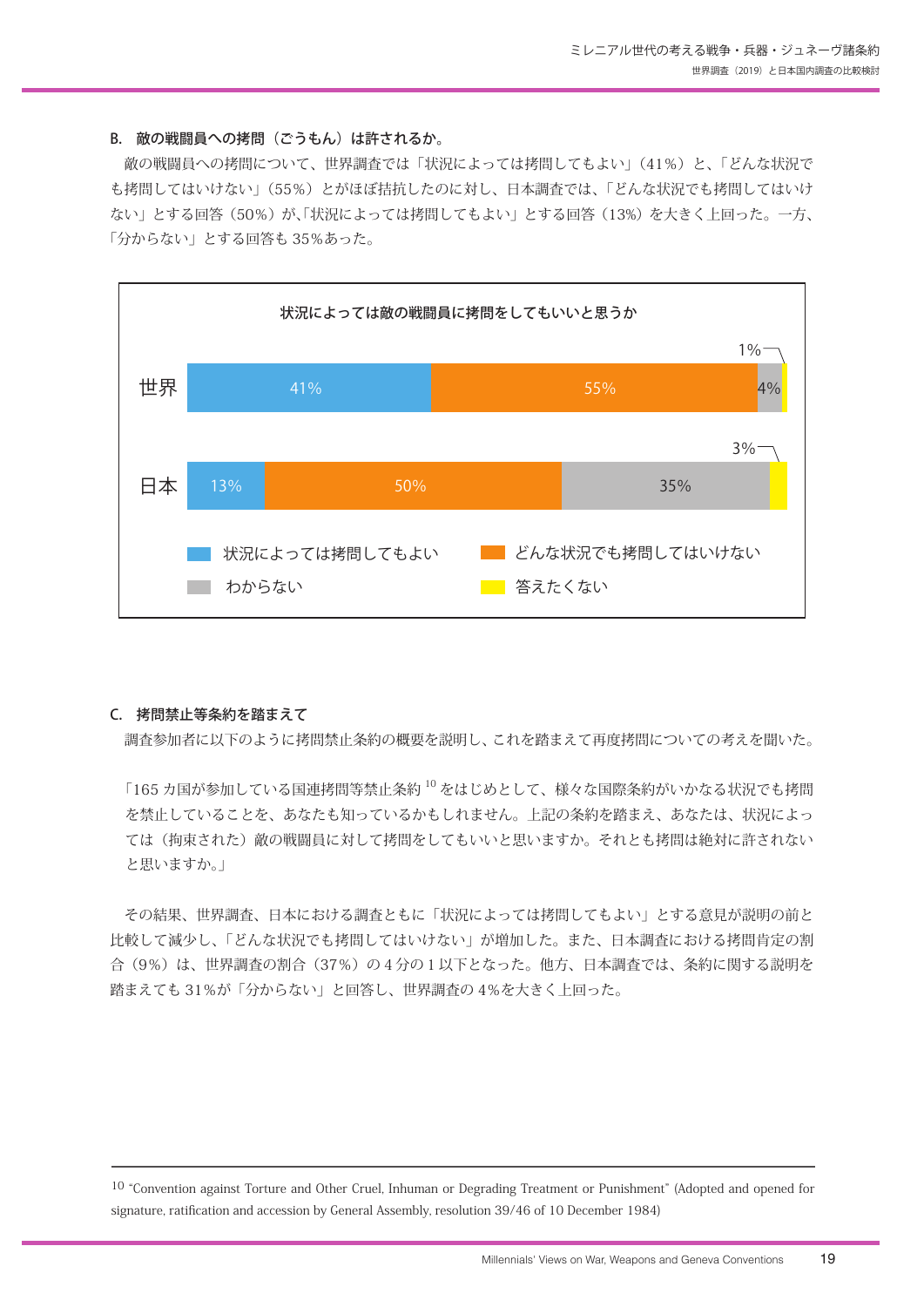

#### 4. 兵器についての考え方

#### A. 戦争や武力紛争時における「対人地雷」「核兵器」「化学兵器」「生物兵器」「クラスター弾」の使用

#### ① 対人地雷

 対人地雷の使用について、世界調査では 32%が「状況によっては使ってもいい」と考えたのに対して、日 本調査では7%であった。一方、「どんな状況でも使用してはいけない」と考えるミレニアル世代が、世界調 査では 63%、日本調査では 73%となった。また、日本の 5 人に1人が「わからない」「答えたくない」と回 答した。

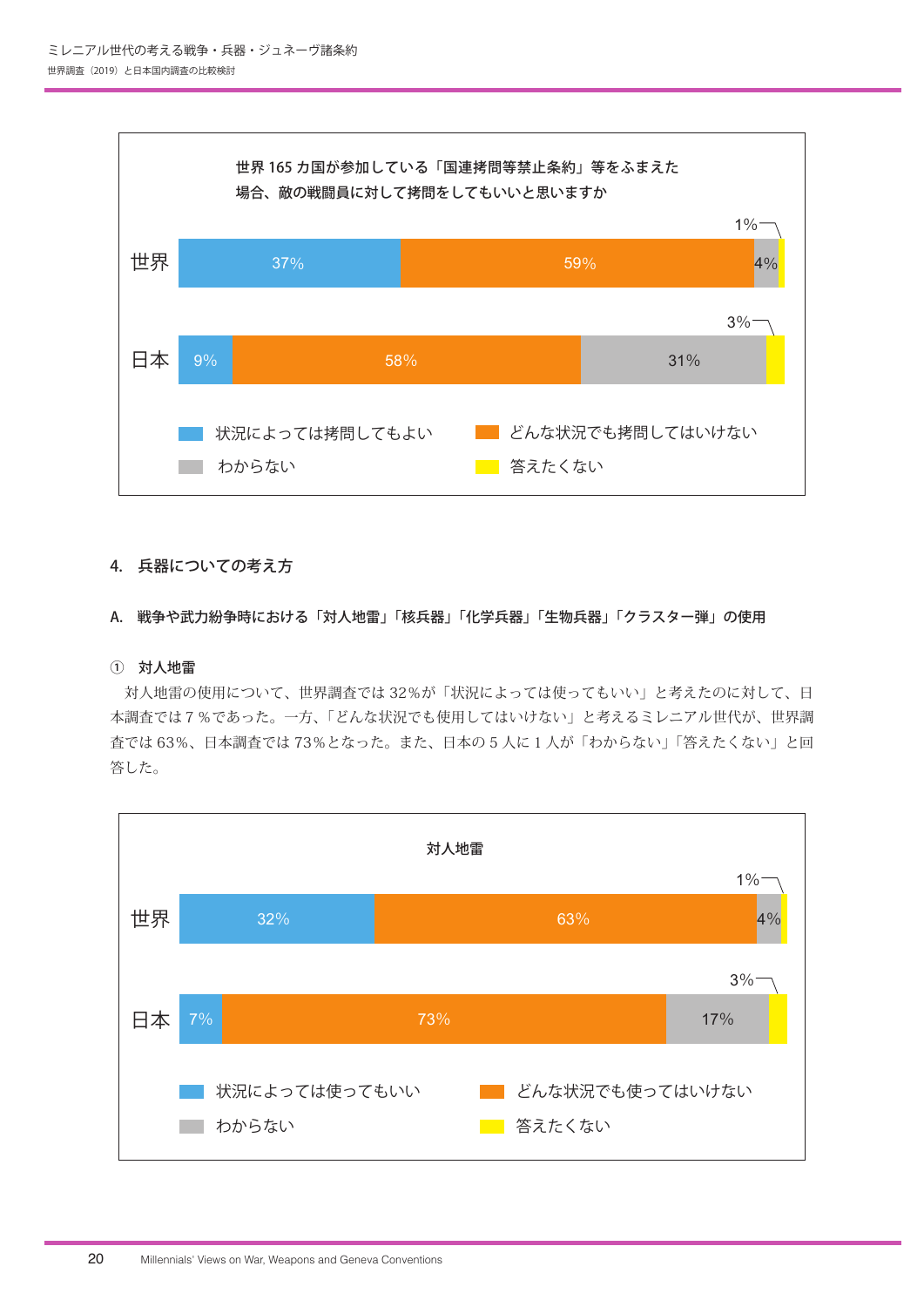#### ② 核兵器

 核兵器の使用については、世界、日本ともに「どんな状況でも使ってはいけない」と考えるミレニアル世代 が 84%、76%となった。世界調査では「状況によっては使ってもいい」と答えたミレニアル世代が日本の 2 倍であったが、「わからない」「答えたくない」とする回答は日本が世界の約 4 倍となっている。



#### ③ 化学兵器

 化学兵器の使用については、世界、日本ともに「どんな状況でも使ってはいけない」と考えるミレニアル世 代が 81%、76%となった。世界調査では「状況によっては使ってもいい」と答えたミレニアル世代が日本の 2 倍以上だったが、「わからない」「答えたくない」とする回答は日本が世界の約 4 倍となっている。

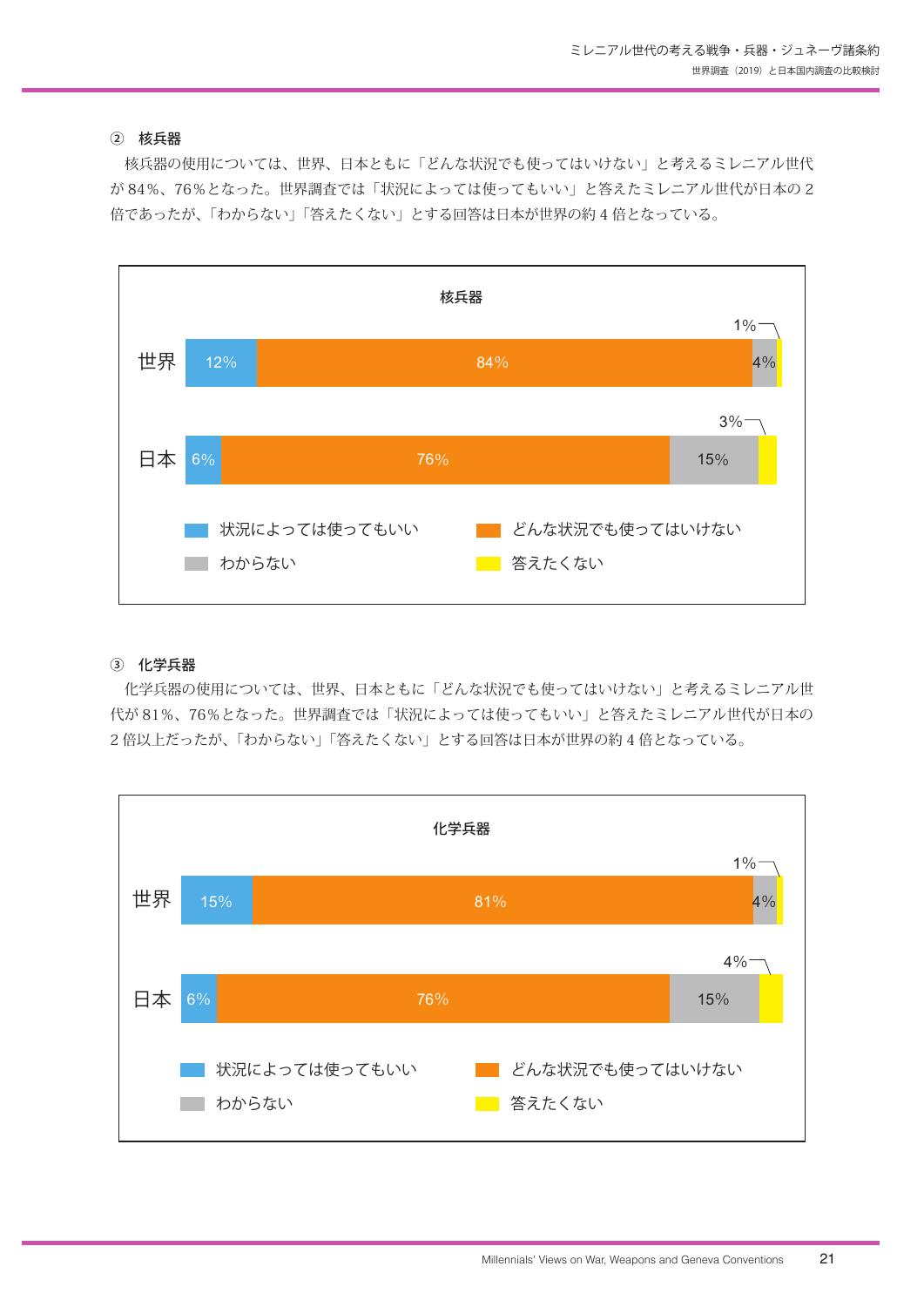#### ④ 生物兵器

 生物兵器の使用については、世界、日本ともに「どんな状況でも使ってはいけない」と答えたミレニアル世 代が 83%、77%となった。世界調査では「状況によっては使ってもいい」と考えるミレニアル世代が日本の 2 倍以上であったが、「わからない」「答えたくない」とする回答は日本が世界の約3倍となっている。



#### ⑤ クラスター弾

 クラスター弾の使用については、世界調査では 30%が「状況によっては使ってもいい」と答えたのに対し て、日本調査では 9%であった。一方、「どんな状況でも使ってはいけない」と考えるミレニアル世代が、世 界では 64%、日本では 71%となった。また、日本の 5 人に1人が「わからない」「答えたくない」と回答した。 この結果は、対人地雷の使用に対する回答と近似した傾向を示した。

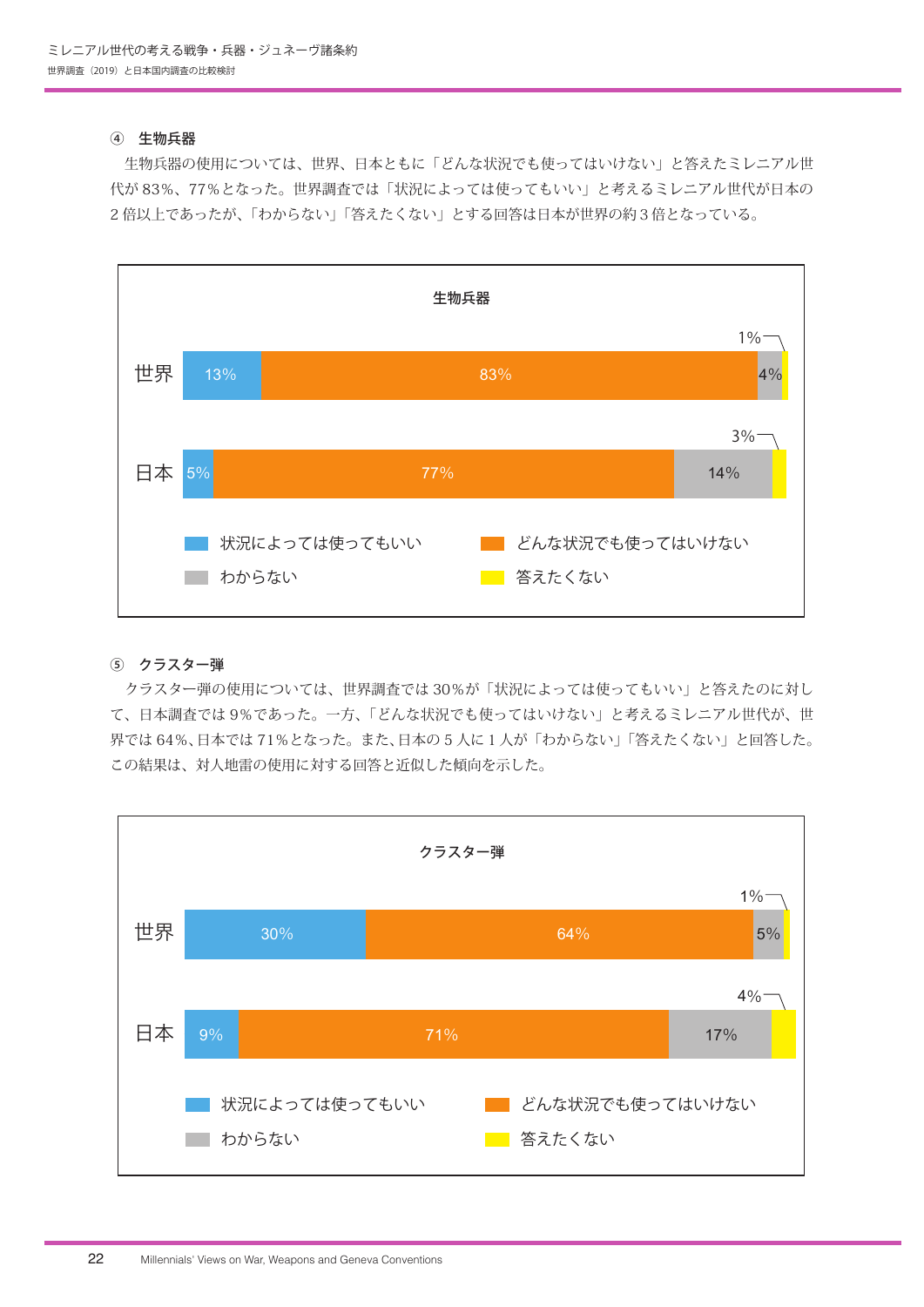#### 5. 核兵器に対する考え方

#### A. 既存の核兵器の廃棄、新たな製造と保有

 核保有国に対し、「核を廃棄するべき」と考えているミレニアル世代は世界調査(64%)、日本調査(74%) であった。反対に、「廃棄すべきでない」と考えるミレニアル世代は世界調査 19%で、日本調査 (6%)の3 倍以上であった。

 日本のミレニアル世代は、他の核非保有国と比較して、「核兵器を廃棄するべき」と考える割合が 10 ポイン ト近く高かった(74% vs 65%)。



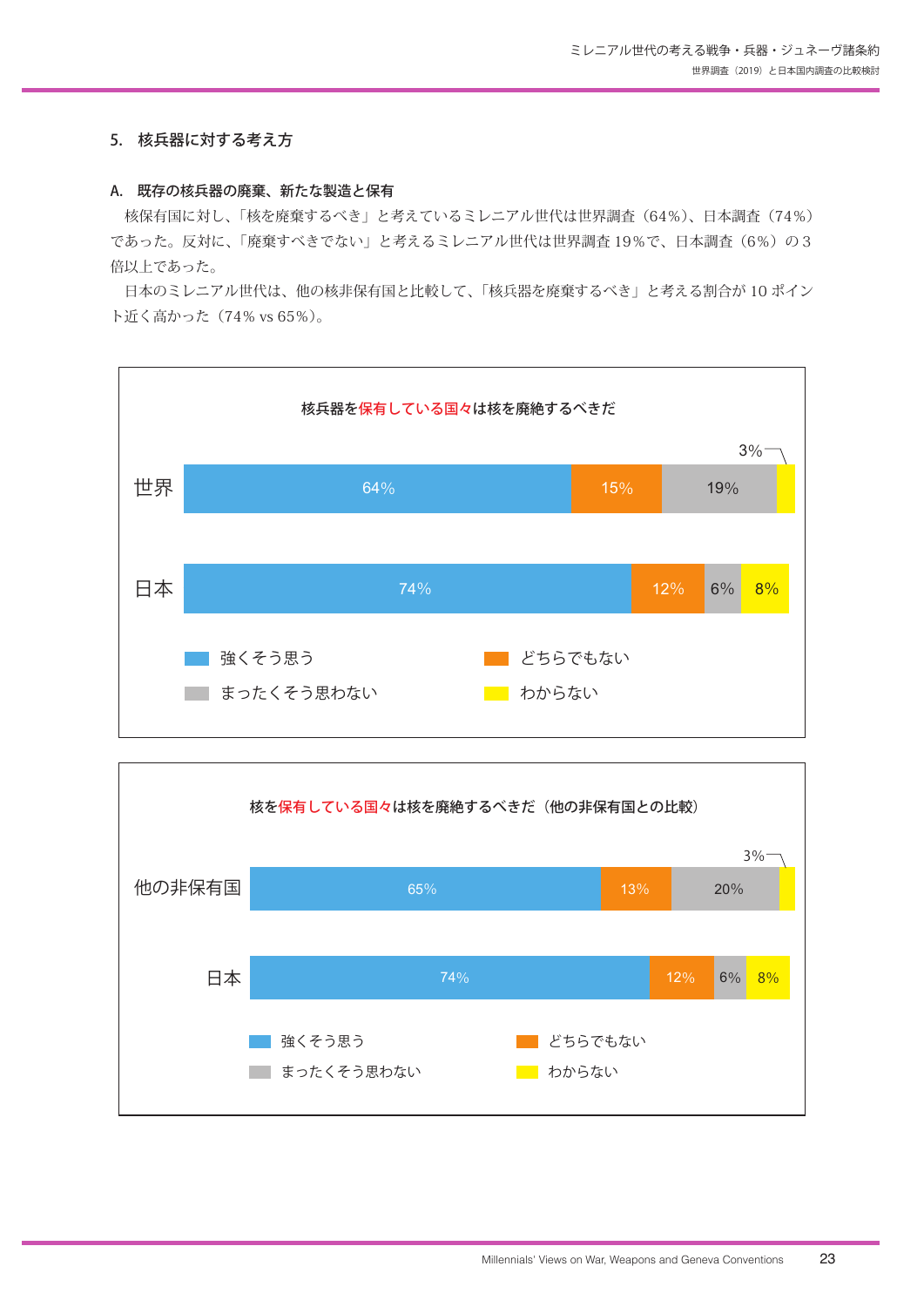核を保有しない国に対し「核を開発・保有すべきでない」と考えているミレニアル世代は世界調査と日本調 査でそれぞれ 59%、71%であり、日本の方が 10 ポイント以上高い結果となった。反対に「開発・保有すべき」 と考えるミレニアル世代は世界調査では 22%、日本調査では 6%となり、世界調査の 3 分の 1 未満であった。

 一方、「核兵器の保有国の廃棄」または「非保有国の開発・保有」について「わからない」とする回答は、 日本調査の結果はいずれも世界調査の約 3 倍となった。

 また、日本のミレニアル世代は、他の核非保有国と比較して、核兵器の開発・保有すべきでないと考える割 合が 10 ポイント以上高かった(71% vs 58%)。



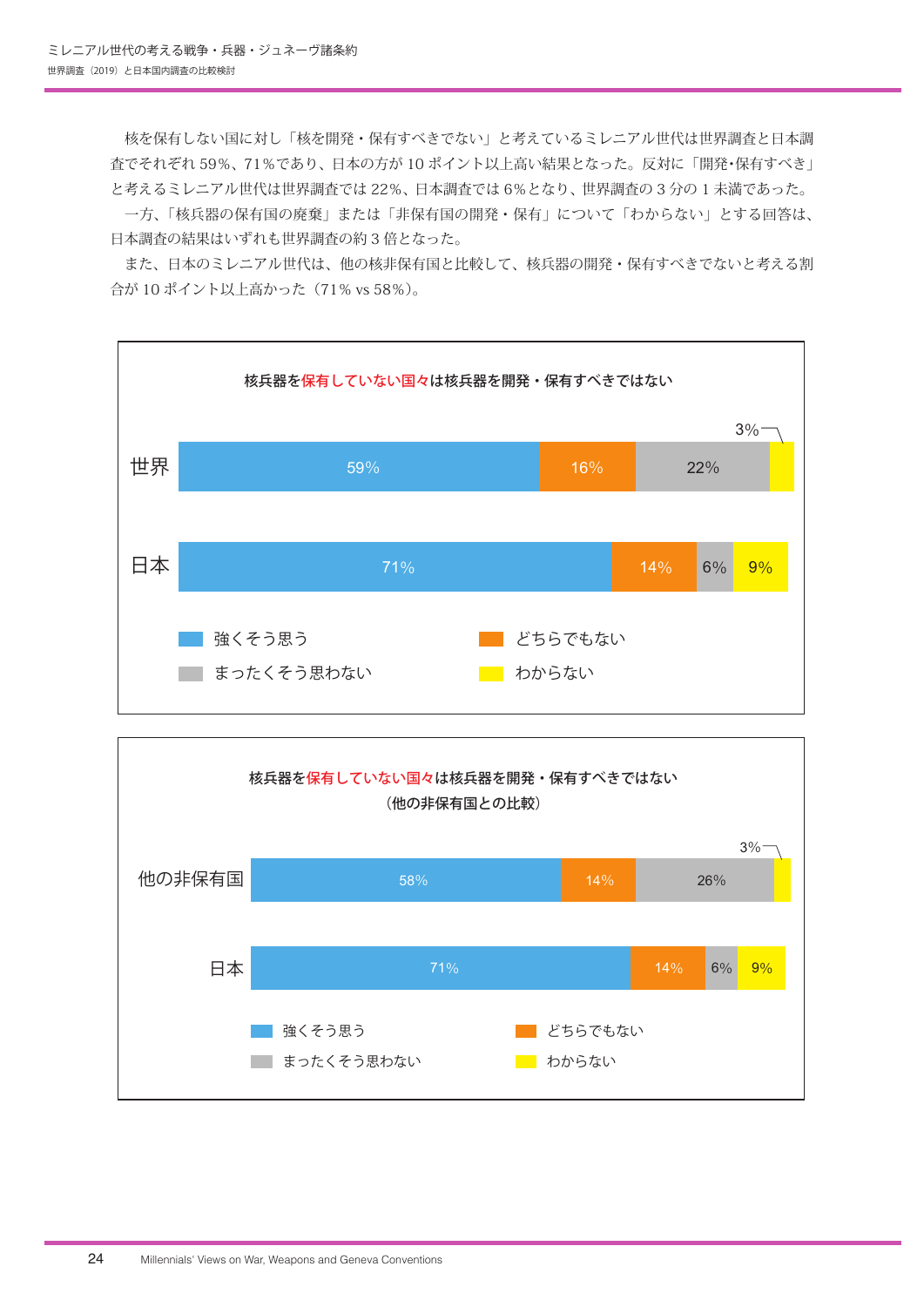#### B. 核兵器は効果的な抑止の手段か

 核の抑止効果について、世界調査では 49% が、日本調査では 36%が肯定的であった。一方、世界と日本と もに約 3 割が、核の抑止効果には否定的であった。



#### C. 核兵器の存在は人類にとって脅威か

核兵器の存在に対しては、世界調査、日本における調査ともに約 8 割が脅威であると考えている。

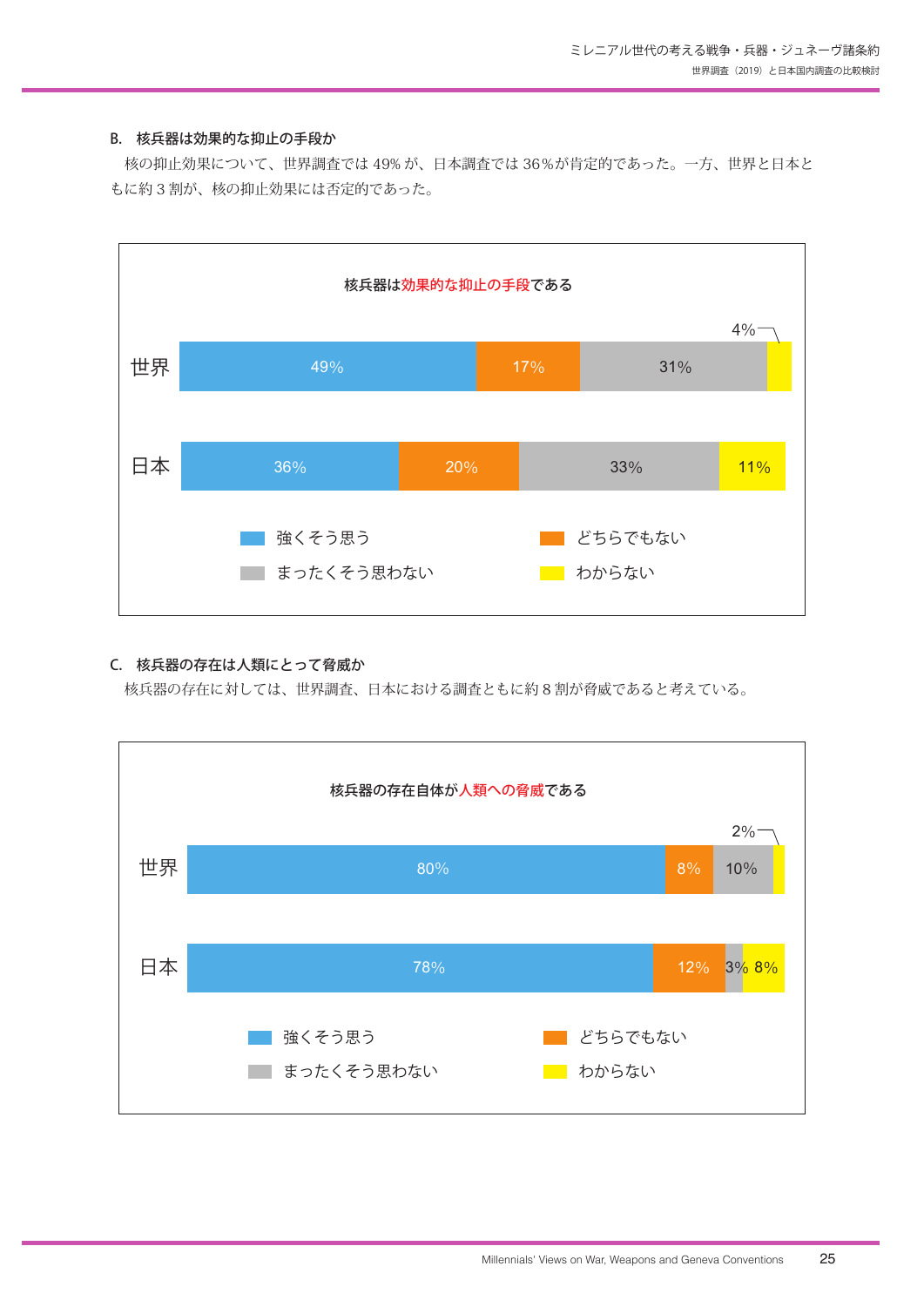#### D. 核兵器は自国の安全保障に役立つか

 世界調査では、「安全になる」「危険になる」「変わらない」がそれぞれ約 3 割と意見が分かれた。これに対 して日本における調査では、「危険になる」と考えるミレニアル世代が 44%と最も多く、「安全になる」と考 えているのは8%、「変わらない」と考えているのは 24%であった。

一方、世界調査の 4 倍以上が「わからない」と回答した。



#### E. 自国の核兵器開発に賛成か

 自国の核兵器開発に「賛成」と回答したのは、世界調査の 24%に対し、日本調査では9%であった。他方「反対」 は、世界調査の 41%に対し、日本調査では 62%であった。「どちらでもない」は世界が 29%、日本が 14%となり、 日本では「わからない」が「どちらでもない」とほぼ同率の 13%となった。

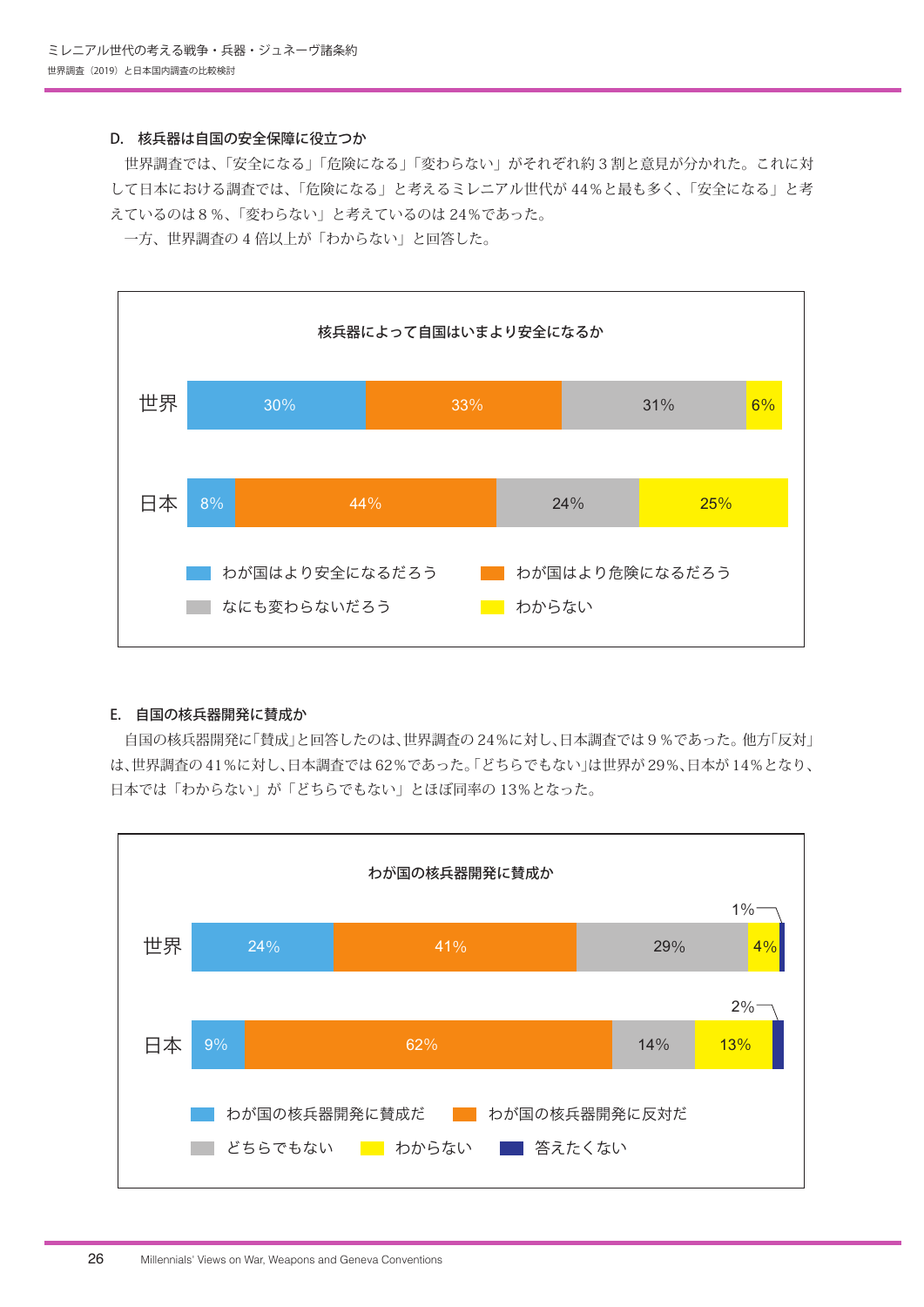#### F. 今後 10 年の間に戦争で核兵器が使われると思うか

 世界調査では、54%のミレニアル世代が「まず使われないだろう」と考えているのに対し、日本のミレニア ル世代では 35%にとどまった。一方、「きっと使われるだろう」と考えるミレニアル世代は世界、日本ともに 約 4 割であった。また、日本においては「わからない」とするミレニアル世代が 26%であり、これは世界調 査の 4 倍以上となった。



#### G. 核兵器禁止条約

「核兵器禁止条約を聞いたことがあるか」の質問に対して、「聞いたことがある」と回答したミレニアル世代は、 世界調査では 37%であったが、日本調査では 65%と、世界調査の結果を大きく上回った。

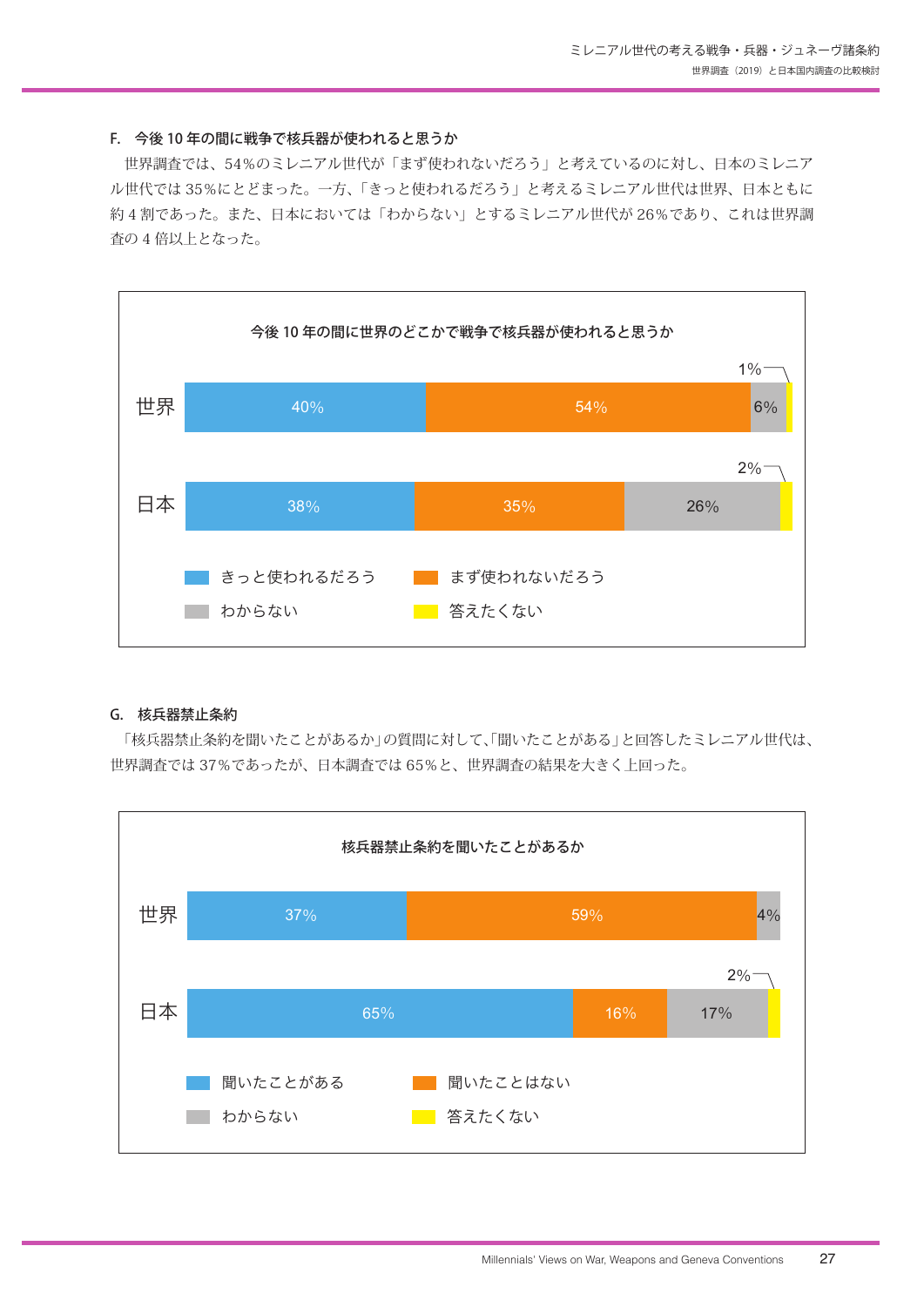#### H. 自国の核兵器禁止条約への加入

 核兵器禁止条約について「核兵器禁止条約に参加した国々は、核兵器の使用・保有・開発をしないと約束し ています。」と説明したうえで、「自国が核兵器禁止条約に加入することに賛成か」と質問したところ、「賛成」 は世界調査で 54%、日本調査で 60%となった。これに対して「反対」は世界調査で 20%、日本調査で 8% となり、世界(54% vs 20%)と日本(60% vs 8%)ともに「賛成」が「反対」を大きく上回る結果となった。

 他方、世界調査、日本調査ともに「どちらでもない」とする回答が 2 割程度あり、世界調査では反対意見と ほぼ同率となった。

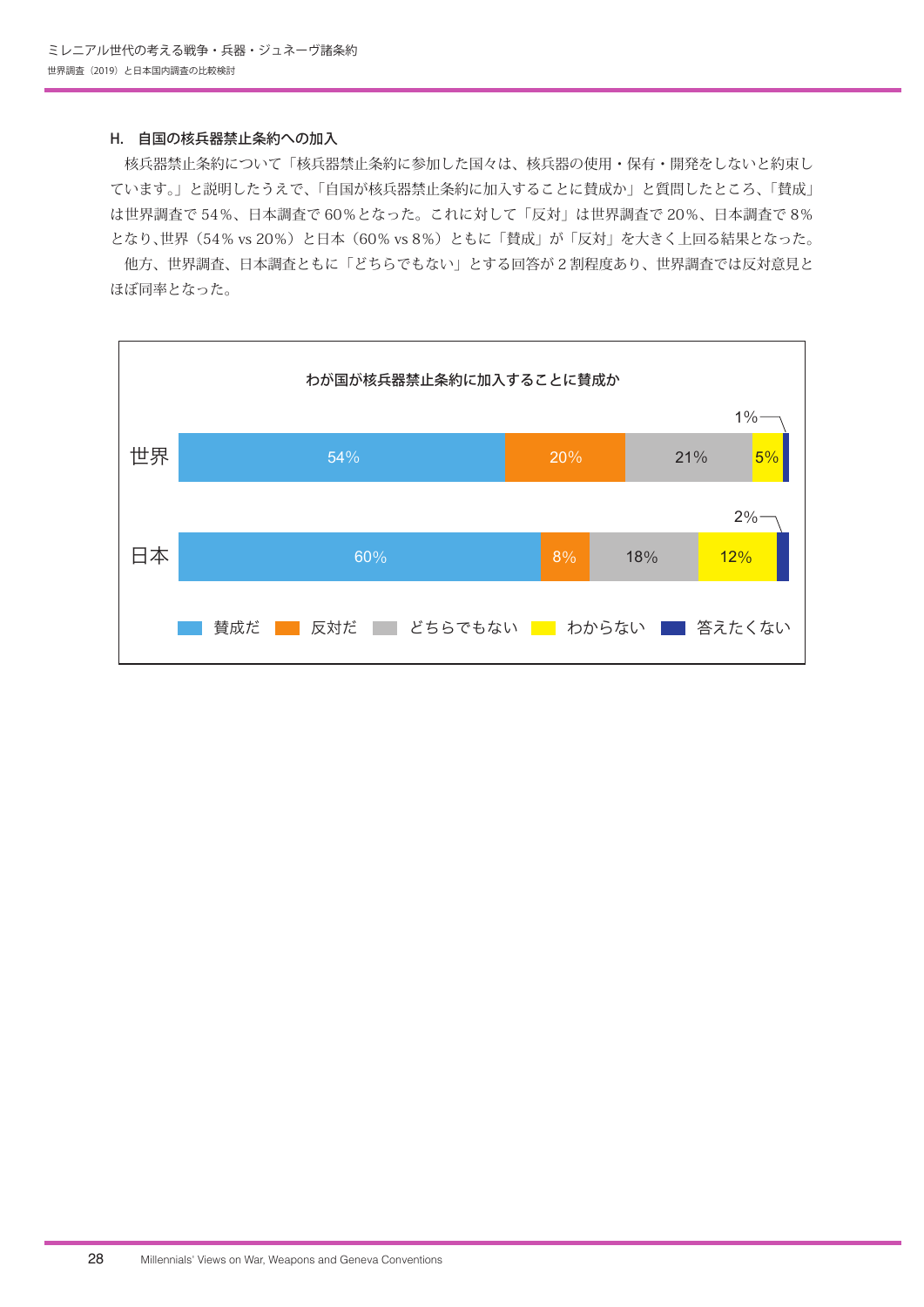#### 6. 戦争の今後

#### A. 戦争に巻き込まれる可能性

 戦争に巻き込まれる可能性について、世界調査では 42%が「可能性がある」と考えており、日本調査の 26% を大きく上回った。反対に「巻き込まれることはまずない」は、日本は世界よりも 10 ポイント以上低い 結果となった。

他方、「わからない」とする回答が、日本調査では 31%あり、世界調査(7%)の4 倍以上となった。

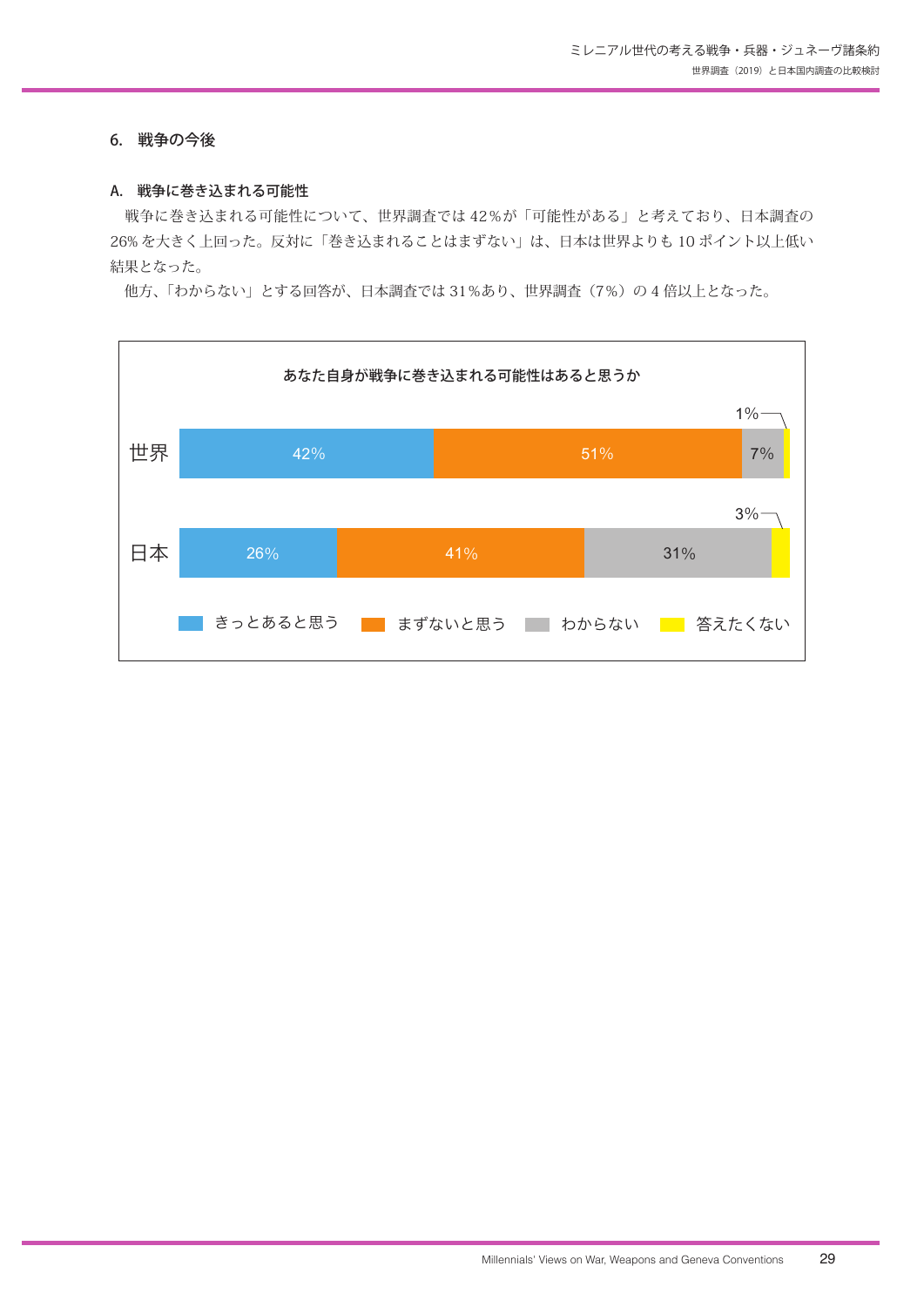#### B. 戦争の発生(数)に関する未来予測 $11$

 「今後 5 年以内」の戦争の発生数について、世界調査では 76%、日本調査では、82%が「増える」または「同 数くらい」と回答した。また、「この先 20 年間」は、世界調査では 64%、日本調査では 80%が「増える」ま たは「同数くらい」と回答した。同様に「この先 50 年間」は、世界調査では 57%、日本調査では 75%が「増 える」または「同数くらい」と回答した。

 以上のように、世界調査では、長期的にみて紛争が「増える」「同数くらい」と考える割合が 75%から 64%、57%と減少しているのに対し、日本調査では、戦争が「増える」と考える割合が 17%から 27%、 31%と増加し、「同数くらい」と合わせると 8 割近くの高い水準で推移している。

 全体として、日本における調査結果の方が、戦争の発生について、より悲観的な予測をするミレニアル世代 が多いことが示唆されている。





<sup>11</sup> この設問では、「わからない」「答えたくない」を除いた比較のため、世界調査における当該回答数を除いて 割合を再計算したため、Millennials on War (ICRC,2019) に掲載されている割合とは若干異なる数値となって いる。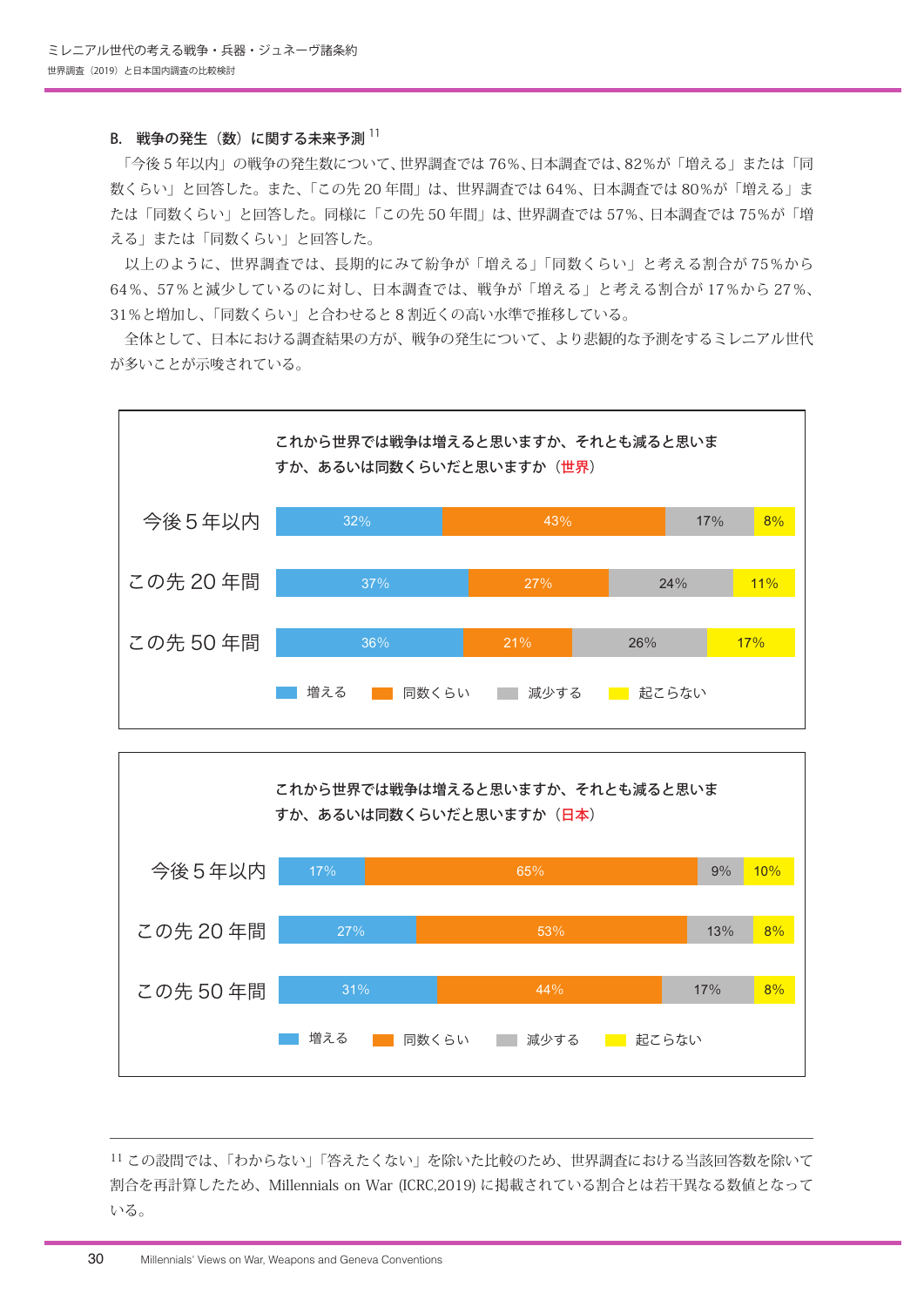#### C. 第三次世界大戦が起こると思うか

 「第三次世界大戦が起こると思うか」の予測について、世界調査では「起こる」と「起こらない」がほぼ同 数であったが、日本調査では「起こる」の 25%に対して「起こらない」が 39%という結果となり、「わからない」 も 34%となった。



#### D. 気候変動は戦争を起こりやすくするか $12$

 「気候変動が戦争の発生に影響を及ぼすか」について、世界調査では 40%が、日本調査では 48%が戦争を 「起こりやすくする」と回答し、「起こりにくくしている」と答えたものは世界、日本ともに (14% vs 12%と) 少数であるが、「何の影響もない」と考えているものはそれぞれ 47%、40%となった。



<sup>12</sup> 当該設問について、世界調査では「そもそも気候変動などない」「わからない」「答えたくない」が選択肢に 含まれていたが、日本調査ではこれらの選択肢を除外したため、世界調査の結果についても当該回答を除いて 再計算した。参考値ではあるが、世界調査では8%のミレニアル世代が「そもそも気候変動などない」と答え、 6%が「わからない」と答えた。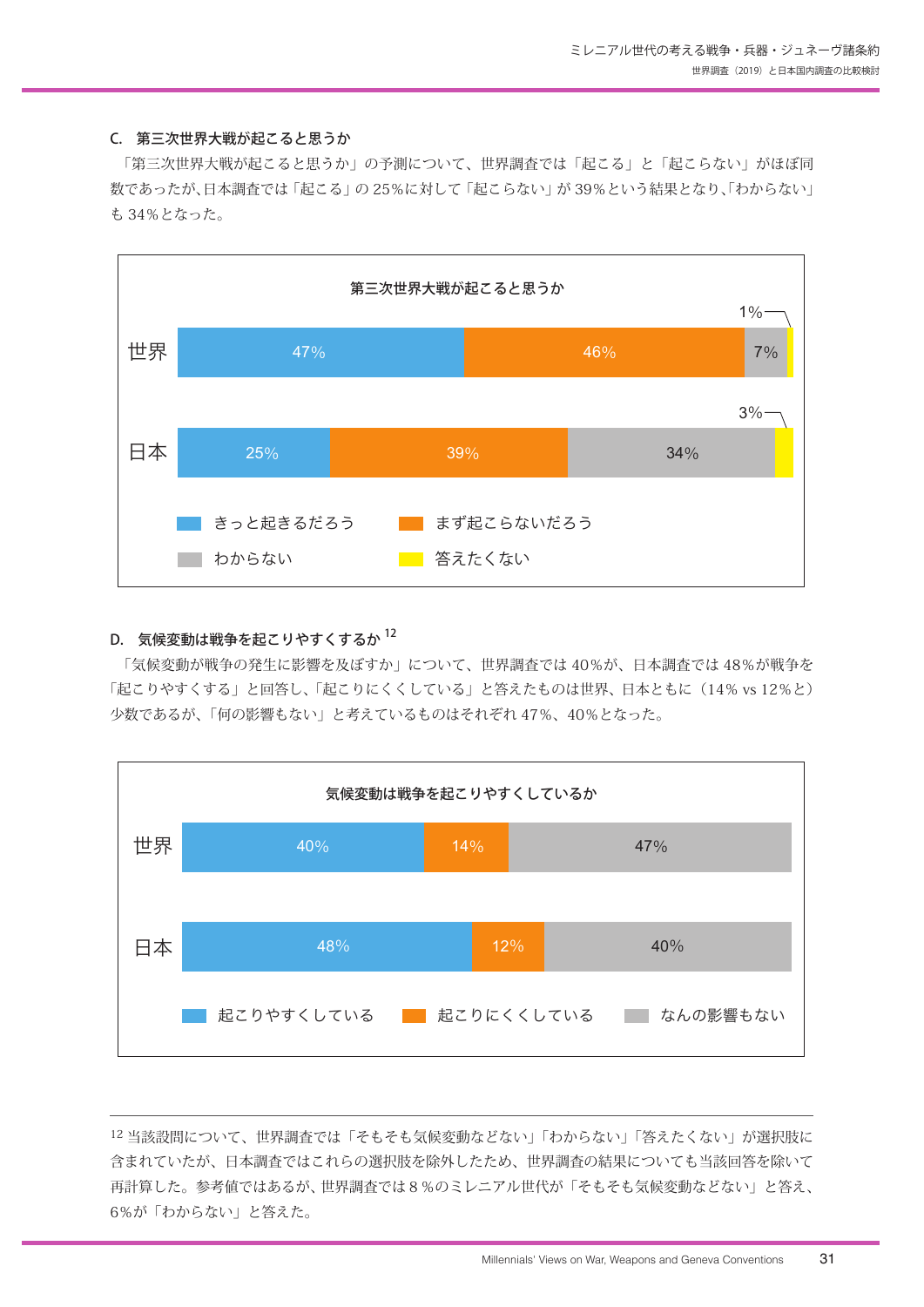#### E. 人間が制御していない自律型のドローンやロボットの戦闘員と民間人の犠牲

 以下のような設問に対して、世界調査では民間人の犠牲について「少なくなる」と「多くなる」がほぼ拮抗 (32%:36%)しているが、日本における調査では「少なくなる」の割合は 12%と低い。一方、「多くなる」 は世界調査とほぼ同数となったが、「変わらない」「わからない」は 27%と世界調査の3倍以上となっている。

 「人間に制御されない完全に自律型のドローンやロボットが人間の戦闘員にとって代わるとしたら、民間人 の犠牲は減るだろうか、



#### F. デジタル技術と戦争犠牲者のニーズ対応

 世界調査において、半数以上のミレニアル世代がデジタル技術は戦争犠牲者のニーズ対応に役立つと考える 一方、日本調査においては 38%にとどまっている。「賛成でも反対でもない」「まったくそう思わない」は世 界と日本との間に大きな差はなかった。また、日本における調査では「わからない」が 28%となった。

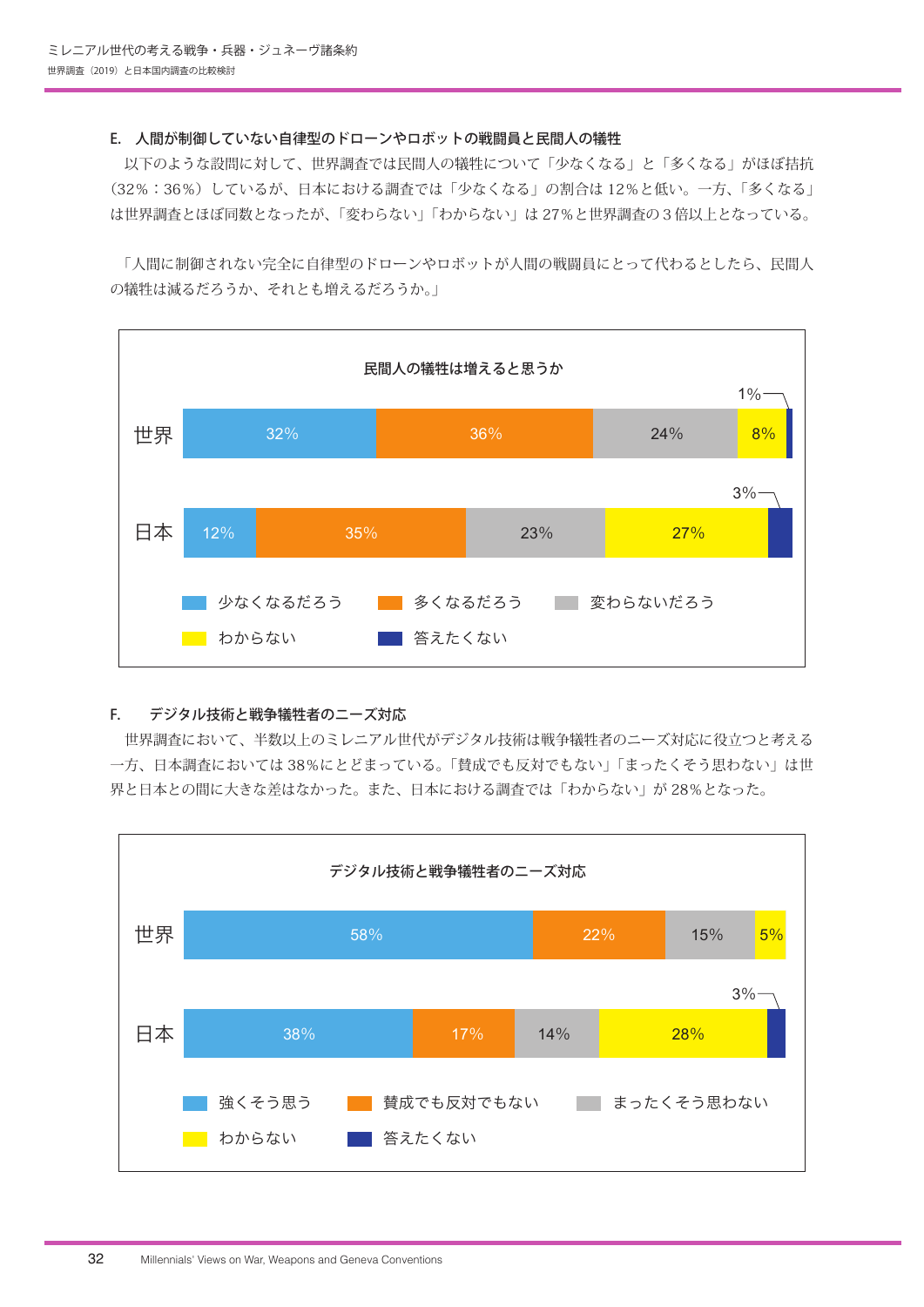#### 7. ジュネーヴ諸条約

#### A. ジュネーヴ諸条約についての知識

 「ジュネーヴ諸条約について聞いたことがあるか」の問いに対して、世界調査では半数以上が聞いたことが あると回答したが、日本調査においては約 4 割であった。



#### B. ジュネーヴ諸条約は戦争の被害を減らすことができるか

 ジュネーヴ諸条約に関する以下の説明文を読み、その内容を踏まえ「同条約は戦争の被害を減らすことがで きるか」という問いに、世界調査では 54%が「被害を減らす」と答えた。一方、36%は「何の違いも生まない」 と答えた。

 日本調査では 38%が「被害を減らす」、23%が「何の違いも生まない」答え、いずれも世界調査より低い結 果となった。

他方、日本調査では「わからない」が 36%と、世界調査の 4 倍となった。

「ジュネーヴ諸条約は、戦争や武力紛争の戦い方に制限(例:民間人の犠牲をできるかぎり回避する・拷問 の禁止)を課す、4 つの条約からなる国際条約です。ジュネーヴ諸条約は約 70 年前、第二次世界大戦の反 省から制定されました。世界中の国々が、これらの条約に加入しています。」

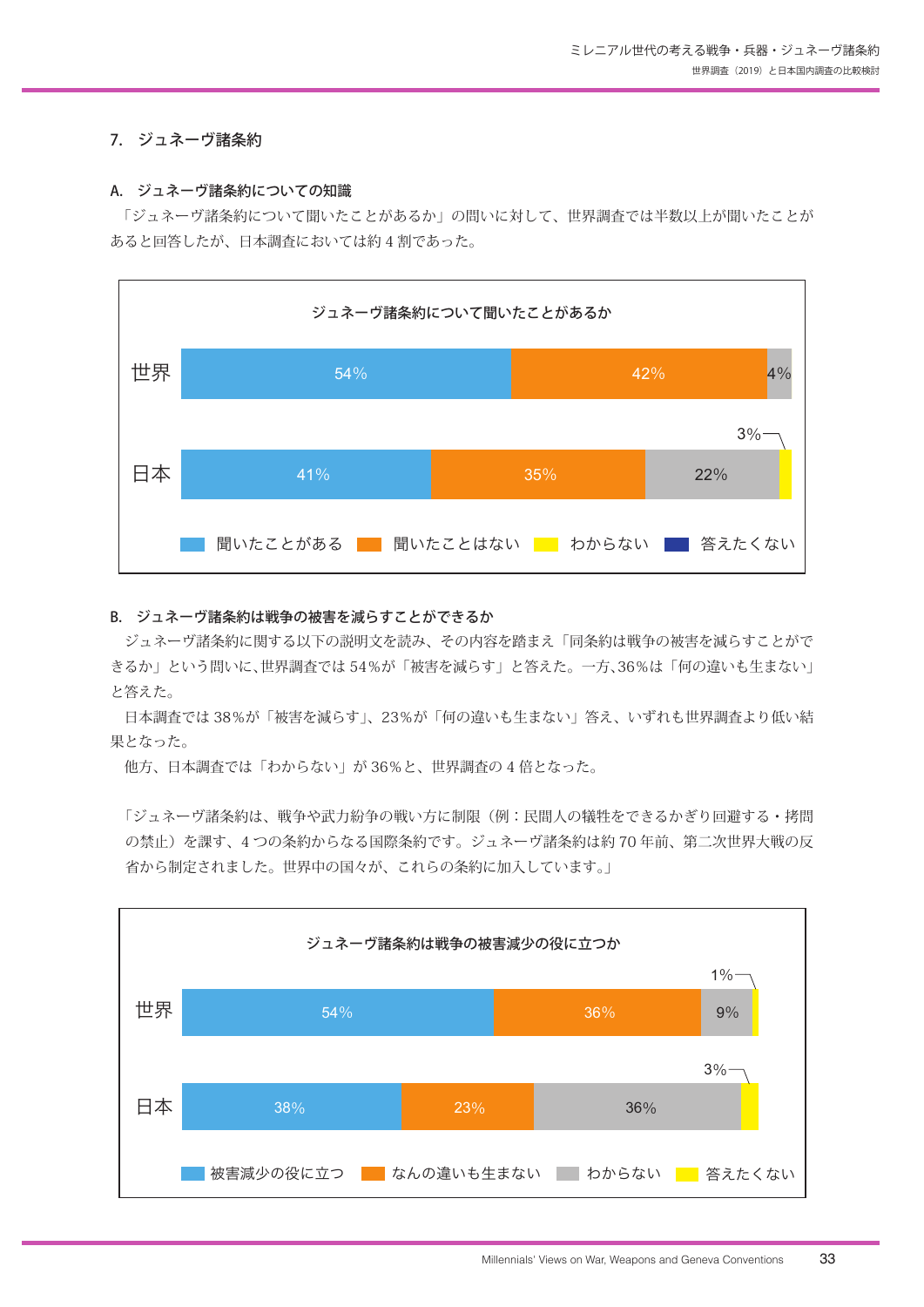#### C. 戦争の方法に制限は必要か

 戦争の方法への制限について、世界調査では 75%が「制限を課す必要がある」と回答したのに対して、日 本においては 58%にとどまった。その一方で「制限を課す必要がない」との回答は、世界調査の 16%に対し 日本調査では 7%となり、戦争の方法に制限を課すことに対して、世界調査より割合は低いが、一定の必要性 を認めていることが示唆された。

また、「わからない」と回答した者が32%に上り、世界調査(8%)の4倍に上っている。

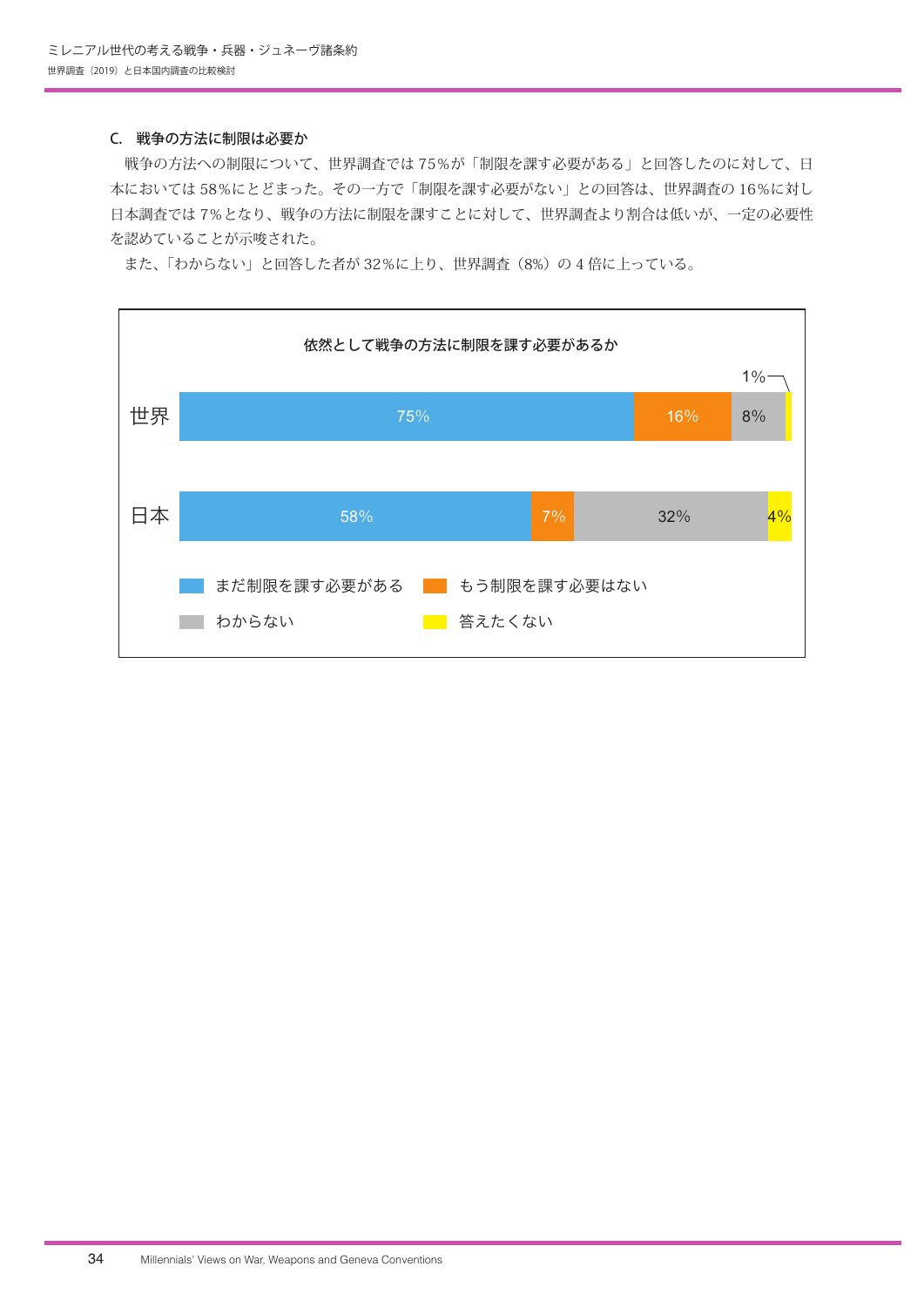## 引用・参考文献

- Hancock, A. M. (2011). *Solidarity Politics for Millennials: A Guide to Ending the Oppressing Olympics.*  Palgrave. New York.
- International Committee of the Red Cross (2019). Millennials on War 2019. International Committee of the Red Cross. Geneva.
- International Court of Justice (1996). SUMMARIES OF ADVISORY OPINIONS AND ORDERS. *Legality of the Threat or Use of Nuclear Weapons.* International Court of Justice.

MacNeill, H. W (1984) / 高橋均訳 (2014). 戦争の世界史. 中公文庫

- 村上登司文(2016).戦争体験継承が平和意識の形成に及ぼす影響―中学生に対する平和意識の時系 列的分析–, 広島平和科学, 58, 15-39.
- 西岡尚也(2021).核兵器禁止条約(TPNW)と社会化教育―大学生への意識調査と地理教材化への 試み.大阪商業大学教職課程研究紀要,4(1),1-21.
- 佐藤尋生(1983). 大学生の防衛意識に関する実態調査―概要―. 日本政教研究所紀要, 7,83-125.
- 杉田明宏・伊藤武彦・中川作一(1994).戦争と人間性に関する日本人大学生の意識調査:社会ダー ウィニズム的信念の実態と戦争防止への態度の関連. 心理科学, 15 (2), 28-38. https://doi. org/10.20789/jraps.15.2\_28.
- 鈴木一人 (2017). 安全保障の空間変容. 国際問題, 658, 4-13.
- 山本吉宣(1992). 山本吉宣·田中治彦編. 戦争と国際システム所収. 東京大学出版会
- United Nations (2021). Treaty on the Prohibition of Nuclear Weapons 2017. Treaty Collection, Chapter XXVI, 9. (retrieved from https://treaties.un.org/pages/ViewDetails.

aspx?src=TREATY&mtdsg\_no=XXVI-9&chapter=26. (date: 06 July, 2021)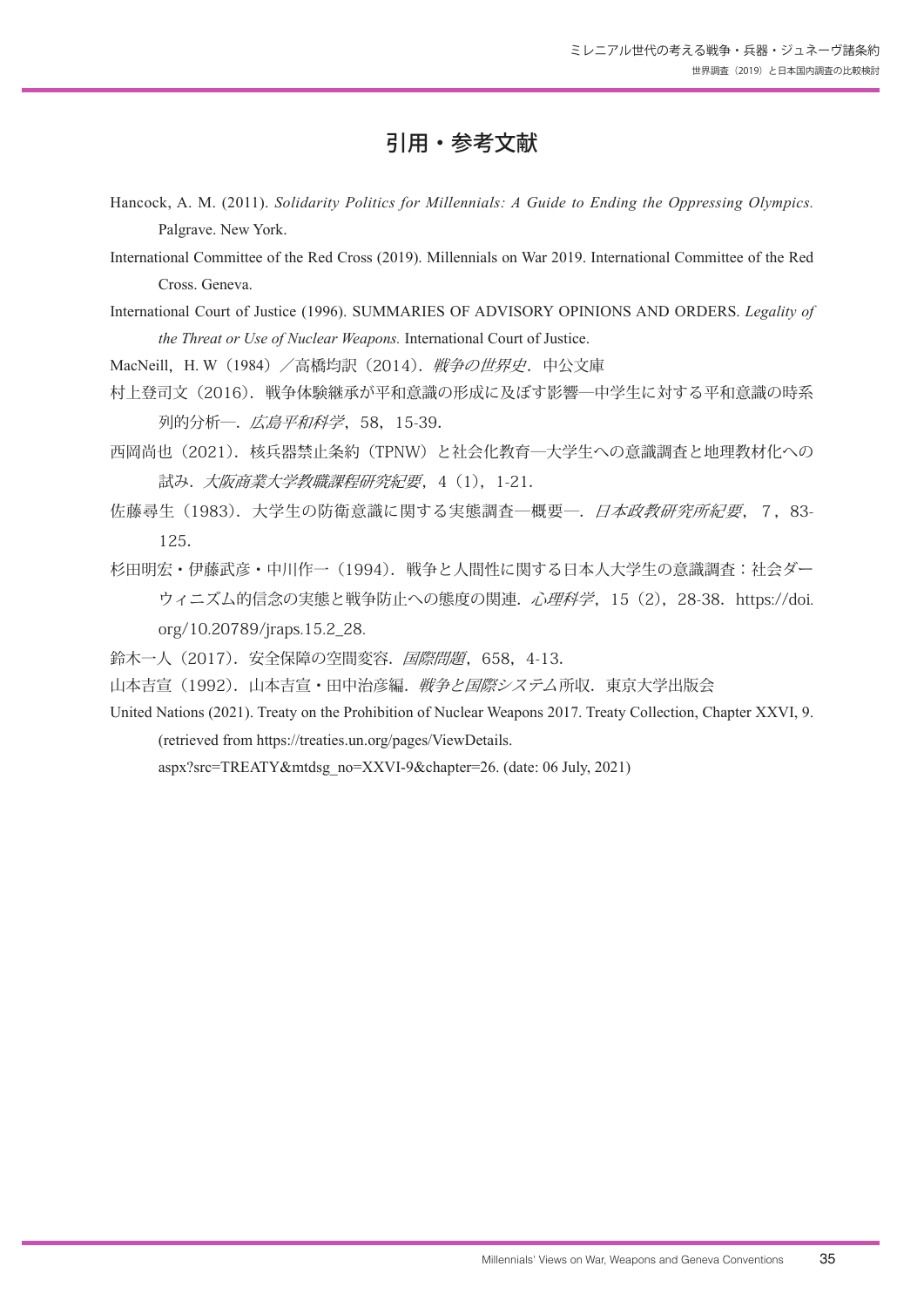## あとがき

 本稿は、赤十字国際委員会が 2019 年に実施した世界 16 ヵ国のミレニアル世代の戦争に対する意識調査(世 界調査)を基に、日本のミレニアル世代が戦争や兵器、そして紛争犠牲者保護を目的とするジュネーヴ諸条約 についてどのように考えているかを調査し、世界調査の結果と比較検討するために作成したものです。

 日本は、第二次世界大戦の敗戦を経てなお、めざましい復興と経済発展を遂げました。また、1946 年に公 布された日本国憲法下で不戦と平和主義を貫き、以来 70 年以上、多くの国民は直接的に戦争を経験すること なく過ごしてきました。

 しかしながら、世界の各地では今なお戦禍に見舞われ、平和には程遠い恐怖と基本的なニーズの欠乏に苦し む人々が多くいます。インターネットなどの情報技術が発展した今日、そういったニュースは大量に私たちの 前を流れてゆきます。

 今回調査の対象となったミレニアル世代は、物心ついたときからスマートフォンなどの情報機器に親しみ、 地球を俯瞰するように、国境を意識することなく情報を処理し、コミュニケーションを図る力を持っていると いわれています。また、彼らは世界で起こっている様々な現実を目にし、多様な価値観に触れることで、ベビー ブーマー世代など他の世代よりも政治への関心が高く、人種やジェンダー、宗教の多様性にも寛容といわれて います。

 ミレニアル世代はそういった強みを持つ一方で、ある意味バーチャルな世界に身を置き、情報端末の画面と いうフィルターを通してなんとなく見聞きしたものを、あたかも現実に体験したかのような錯覚に陥ることで はないでしょうか。

 実は今回の調査結果をみて、各設問に対して「わからない」とする回答が、世界調査と比較して多かったこ とにも注目しています。もちろん「わからない」という回答は、回答者の選択としてありうるものですが、日 本における調査結果の特徴の一つともいえるかもしれません。

 直接体験することなく多くの情報に触れる今の時代だからこそ、目には見えなくとも厳しい現実に暮らす 人々への想像力や共感、そして具体的なアクションといったことが一層重要になるのではないでしょうか。

最後になりましたが、本書の発行にあたり、Millennials on War(原版)の翻訳や調査紙の使用を快諾して くださった赤十字国際委員会駐日代表部をはじめ、関係の方々に改めて深く感謝いたします。

2022 年 3 月 角田 敦彦 \*

\*角田 敦彦(かくだ あつひこ): 日本赤十字国際人道研究センター 副所長兼研究員 日本赤十字看護大学 准教授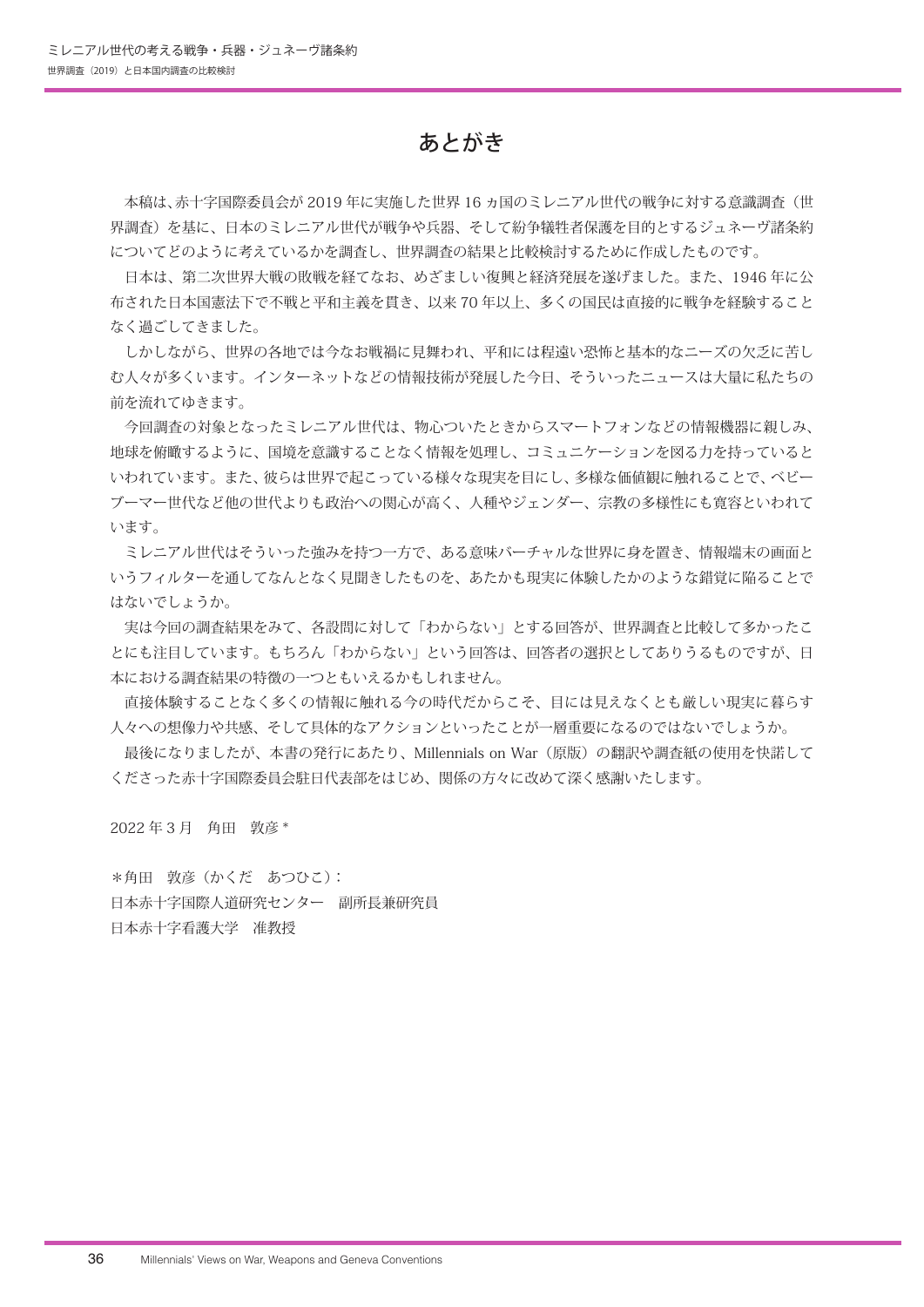## **Acknowledgement**

This study is based on a survey of millennials' attitudes toward war in 16 countries conducted by the International Committee of the Red Cross in 2019 (the Global Survey) to determine what Japanese millennials think about war, weapons, and the Geneva Conventions for the Protection of Victims of Conflict, and to compare them with the results of the Global Survey.

Despite its defeat in World War II, Japan has achieved a remarkable recovery and economic development. In addition, Japan has adhered to the principles of non-war and pacifism under the Japanese Constitution, which was promulgated in 1946. Since then, for more than 70 years, most of its citizens have lived without directly experiencing war.

However, many parts of the world are still suffering from the ravages of war, and many people are still enduring fear and lack of basic human needs. Today, with the development of information technology such as the Internet, we are bombarded with such news.

Millennials, the target of this survey, have been familiar with information devices such as smartphones since they can remember, and it is said that they have the ability to process information and communicate without being aware of national borders, as if they had a more holistic world view. As a result, they are more interested in politics than other generations, such as the baby boomers, and are more tolerant of racial, gender, and religious diversity.

While millennials have these strengths, in a sense, they also live in a virtual world, and what they see and hear through the filter of a screen can make them feel like they actually experience these events.

On the other hand, I found in the results of this survey that there were more "don't know" responses to each question than in the global survey. Of course, a "don't know" response is a valid option for respondents, but it may be one of the characteristics of the survey results in Japan.

In this day and age, when we are exposed to so much information without directly experiencing it, it becomes more important to have imagination, empathy, and engage in concrete action for those who experience a harsh reality, even if we cannot see it.

Finally, I would like to express my deepest gratitude to the Delegation to Japan of the International Committee of the Red Cross and those who kindly agreed to translate "Millennials on War" (original version) and permitted me to use the survey paper for the publication of this study.

Atsuhiko KAKUDA\* March 2022

\*Deputy Director/Researcher, Japanese Red Cross International Humanitarian Research Center;

Associate Professor, Japanese Red Cross College of Nursing